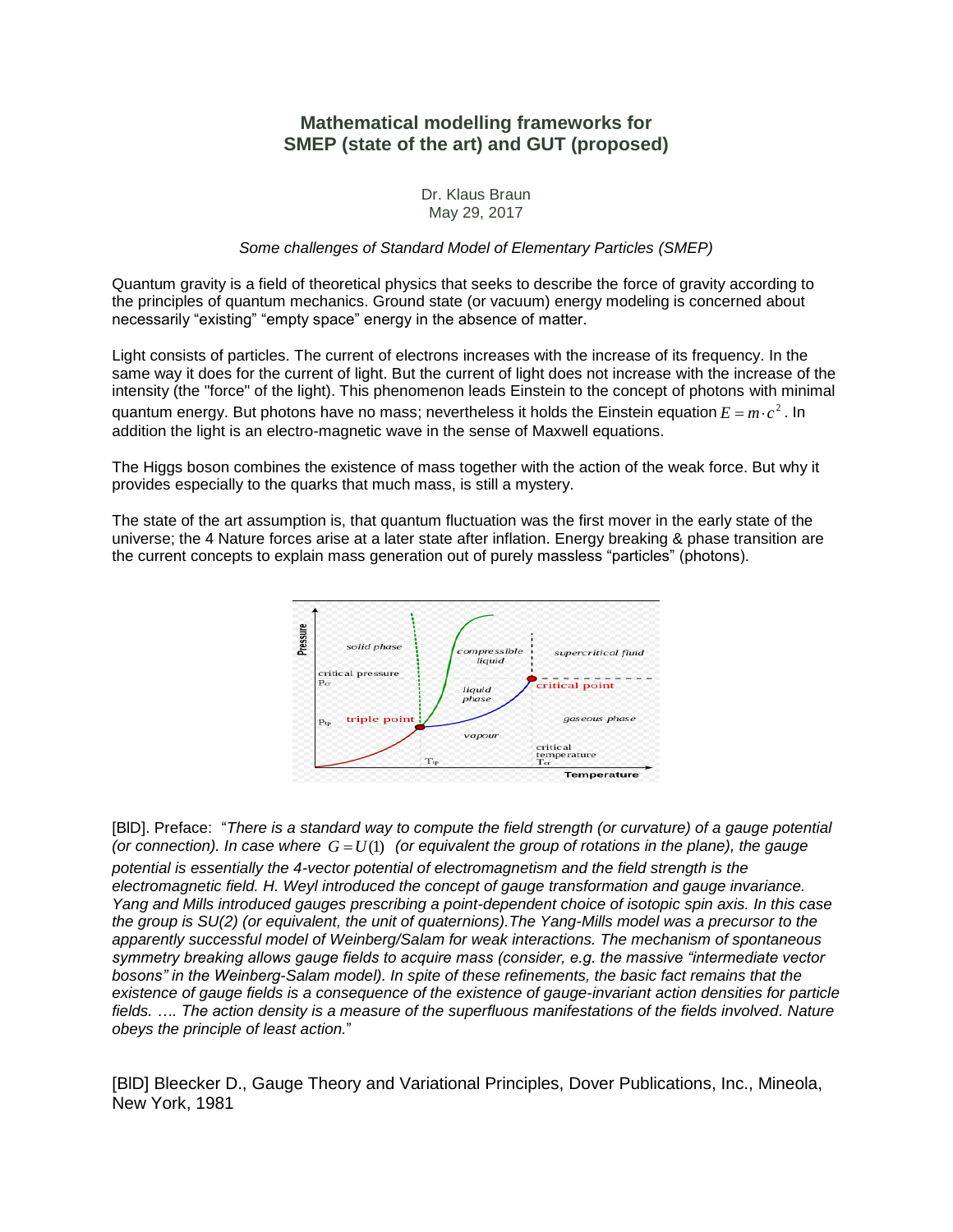|                                     | <b>Standard Model of Elementary</b>                                                                                                                                                                                                                                   | <b>Grand Unified Theory (GUT)</b>                                                                                                                                                                                                                                                                          |
|-------------------------------------|-----------------------------------------------------------------------------------------------------------------------------------------------------------------------------------------------------------------------------------------------------------------------|------------------------------------------------------------------------------------------------------------------------------------------------------------------------------------------------------------------------------------------------------------------------------------------------------------|
|                                     | <b>Particles (SMEP)</b>                                                                                                                                                                                                                                               |                                                                                                                                                                                                                                                                                                            |
|                                     |                                                                                                                                                                                                                                                                       | <b>Proposed mathematical model</b>                                                                                                                                                                                                                                                                         |
| Physical model<br>interpretation    | all "forces", which interact between<br>different particles, are due to the<br>interaction of related different<br>quantum "types", resp. fields;<br><b>Standard Model of Elementary</b><br>Particles<br>by the Yang-Mills field<br>$SU(3)xSU(2)xU(1) = SU(3)xU(2)$ , | no single force only "at" big bang and<br>generation of 4 forces during inflation<br>phase; 4 pseudo forces, only, which<br>are measurable actions as a<br>consequence of vacuum state energy<br>as defined per considered variational<br>PDE or PDO                                                       |
| Mathematical framework              | additive Gauge fields concept per<br>"force type" in combination with<br>variational principles<br>$G = U(1)$ : group of rotations in the<br>plane<br>$G = SU(2)$ : the unit of quaternions,<br>Grassman-valued fermion field                                         | single vacuum energy concept for all<br>"pseudo-force" types in combination<br>with variational principles per<br>considered PDE/PDO                                                                                                                                                                       |
| Hankel & Hilbert<br>transforms      | n/a                                                                                                                                                                                                                                                                   | $H_v^2 = -H^2 = Id$<br>$H_{\nu}$ , H self-adjoint, $L_{\nu}$ -isometric                                                                                                                                                                                                                                    |
| Wave and wave package<br>concept    | "Dirac" function;<br>its regularity depending from space<br>dimension                                                                                                                                                                                                 | distributional Hilbert space element of<br>$H_{-1/2}$ ,<br>the Hilbert space regularity is<br>independent from the space<br>dimension and better than "Dirac<br>function" regularity for any space<br>dimension                                                                                            |
| quantum state framework             | $H_1 \subset H_0 \subset H_{-N/2-\varepsilon}, \varepsilon > 0$                                                                                                                                                                                                       | $H_{1/2} \subset H_0 \subset H_{-1/2}, N>0$                                                                                                                                                                                                                                                                |
| $H0$ polynomial system              | Hermite polynomials $\varphi_n$ whereby<br>$\varphi_1$ is the Gaussian function                                                                                                                                                                                       | <b>Hilbert transformed Hermite</b><br>polynomials $\varphi_n^H$ :<br>$(\varphi_n, \varphi_n^H) = 0$ , $\hat{\varphi}_n^H(0) = 0$ , i.e. the<br>commutator $[x, P] = 0$ for any<br>convolution (singular integral) Pseudo-<br><b>Differential Operator</b>                                                  |
| $H_{-1/2} = H_0 \oplus H_0^{\perp}$ | n/a                                                                                                                                                                                                                                                                   | orthogonal projection operator<br>$P_0: H_{-1/2} \to H_0$<br>$(P_0u, v)_{-1/2} = (u, v)_{-1/2} \forall v \in H_0$<br>whereby for $u' \in H_{-1/2}$<br>$(u', v)_{-1/2} = (u, v)_0 \,\forall v \in H_{-1/2}$ ;<br>note: the least action principle is<br>equivalent to operator norm<br>minimization problem |

# **Comparison table: current vs. proposed**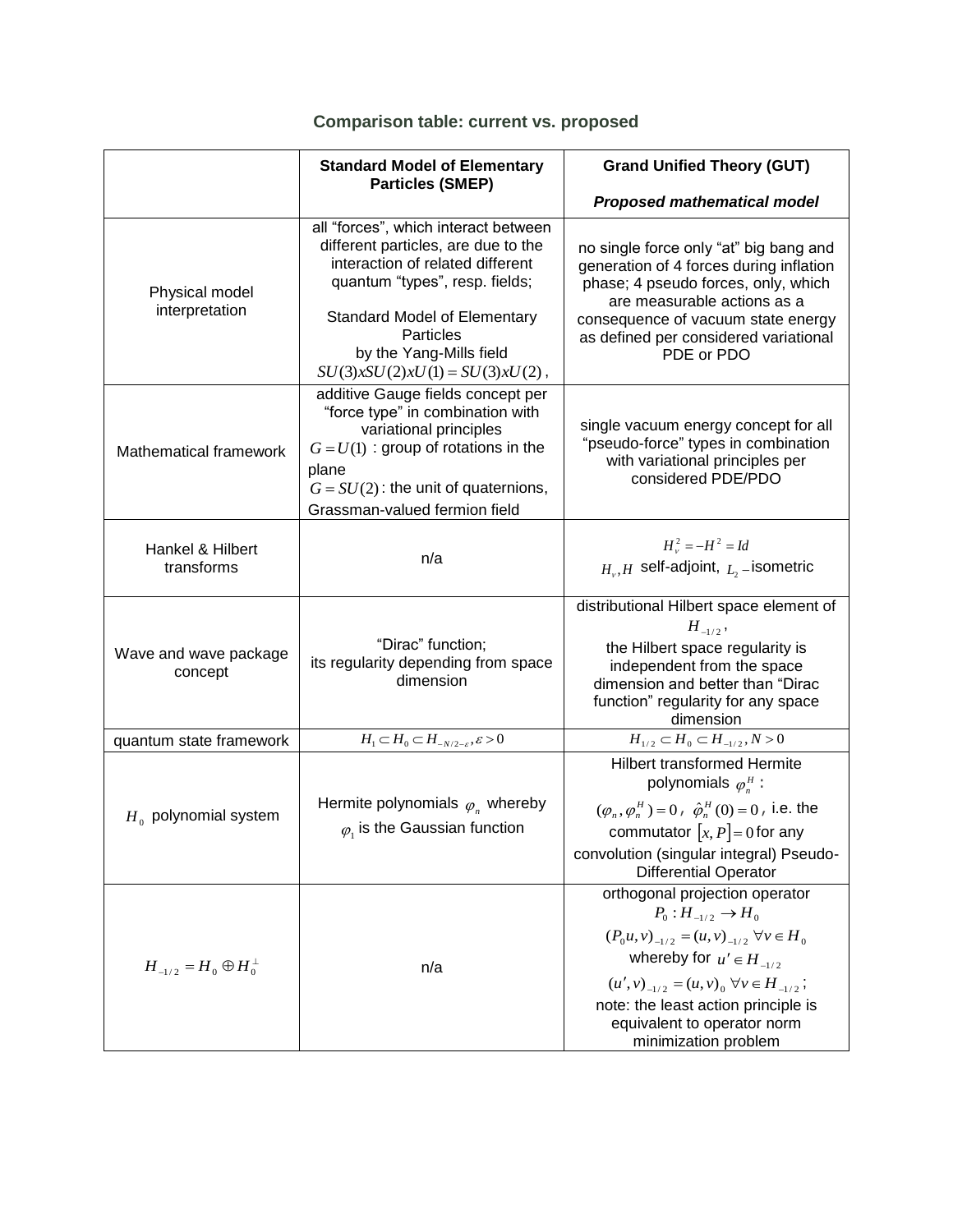| Hamiltonian operator(s)                                                                                                                                                               | sum of Hamiltonian operators per<br>considered gauge field<br>combinations<br>$H = H_{Dirac} + H_{Yang-Mills} + H_{Higgs} + H_{Einstein}$                                                                                                 | single Hamiltonian operator per<br>considered variational PDE/PDO                                                                                                                                                                                                                                                                                                                                                   |
|---------------------------------------------------------------------------------------------------------------------------------------------------------------------------------------|-------------------------------------------------------------------------------------------------------------------------------------------------------------------------------------------------------------------------------------------|---------------------------------------------------------------------------------------------------------------------------------------------------------------------------------------------------------------------------------------------------------------------------------------------------------------------------------------------------------------------------------------------------------------------|
| Harmonic oscillator,<br>Hamiltonian operator<br>$H = -\frac{d^2}{dx^2} + x^2$<br>creation & annihilation<br>operators with different<br>domains<br>$_H$ Hilbert transform<br>operator | $A=-\frac{d}{dx}+x:H_1\rightarrow H_0'$<br>$A^* = \frac{d}{dx} + x : H_1 \to H_0$<br>$(Au,v)_0$ <sup><i>r</i></sup> $(u, A^*v)_0$ $\forall v \in H_0$<br>$H$ self adjoint, eigenvalues real,<br>$A^* = -A$<br>$H = A^* A + 1 = A A^* - 1$ | $a = -\frac{d}{dx} + x : H_{1/2} \rightarrow H_{-1/2}$<br>$a^* = \frac{d}{dx} + x : H_{1/2} \rightarrow H_{-1/2}$<br>$(au, v)_{-1/2}$ ' $(u, a^* v)_{-1/2}$ $\forall v \in H_{-1/2}$<br>$a, a^*$ are self adjoint, because of<br>$(u', v)_{-1/2} = (A[u'], v)_{0} = (H[u], v)_{0}$<br>$=-(u,H[v])_0=(u,A[-v'])_0=(u,[-v'])_{-1/2}$                                                                                  |
| dependency of space<br>dimension                                                                                                                                                      | yes                                                                                                                                                                                                                                       | no                                                                                                                                                                                                                                                                                                                                                                                                                  |
| space-time dimensions                                                                                                                                                                 | N > 10                                                                                                                                                                                                                                    | 4-dimensional scalar field<br>$n = m + 1 = 4$                                                                                                                                                                                                                                                                                                                                                                       |
| Poincare "conjecture"                                                                                                                                                                 | n/a                                                                                                                                                                                                                                       | applicable                                                                                                                                                                                                                                                                                                                                                                                                          |
| Huygens' principle;<br>spherical waves for<br>temporal lines of space-<br>time dimension                                                                                              | n/a                                                                                                                                                                                                                                       | Cauchy & radiation problem for wave<br>equation                                                                                                                                                                                                                                                                                                                                                                     |
| particles vs. photons ratio                                                                                                                                                           | $6.10^{-10}$                                                                                                                                                                                                                              | particles $\in$ $H_0$ , photons $\in$ $H_{-1/2}$ - $H_0$                                                                                                                                                                                                                                                                                                                                                            |
| Planck's action quantum                                                                                                                                                               | smallest action quantum, which can<br>be measured in the test space $H_0$                                                                                                                                                                 | smallest action quantum, which can be<br>measured in the test space $H_0$                                                                                                                                                                                                                                                                                                                                           |
| "time"                                                                                                                                                                                | eigen-time of a photon is zero, i.e. a<br>photon dies not realize that times<br>goes by; how a photon can act?<br>de Broglie time:<br>$t = \frac{h}{F}$                                                                                   | R. Penrose, The Emperor's New Mind:<br>"the time of our perception does not<br>"really" flow in quite the linear forward-<br>moving way that we perceive it to do.<br>The temporal ordering that we<br>"appear" to perceive is, , something<br>that we impose upon our perceptions<br>in order to make sense of them in<br>relation to the uniform forward time-<br>progression of an external physical<br>reality" |
| Schrödinger momentum<br>operator<br>$P = -i\hbar \nabla = \frac{\hbar}{i} \nabla$<br>$H := -\frac{\hbar^2}{2m} \Delta = \frac{1}{2m} \left(\frac{\hbar}{i} \nabla\right)^2$           | $D(P) = H_0$ : "eigen-functions" are<br>plane-waves $f(x) = e^{ikx}$ which are<br>not defined in $H_0$ , i.e. $\notin H_0$                                                                                                                | $D(P) = H_{-1/2}$ : eigen-functions are<br>plane-waves $f(x) = e^{ikx}$ which are<br>defined in $H_0$ , i.e. $\in$ $H_0$                                                                                                                                                                                                                                                                                            |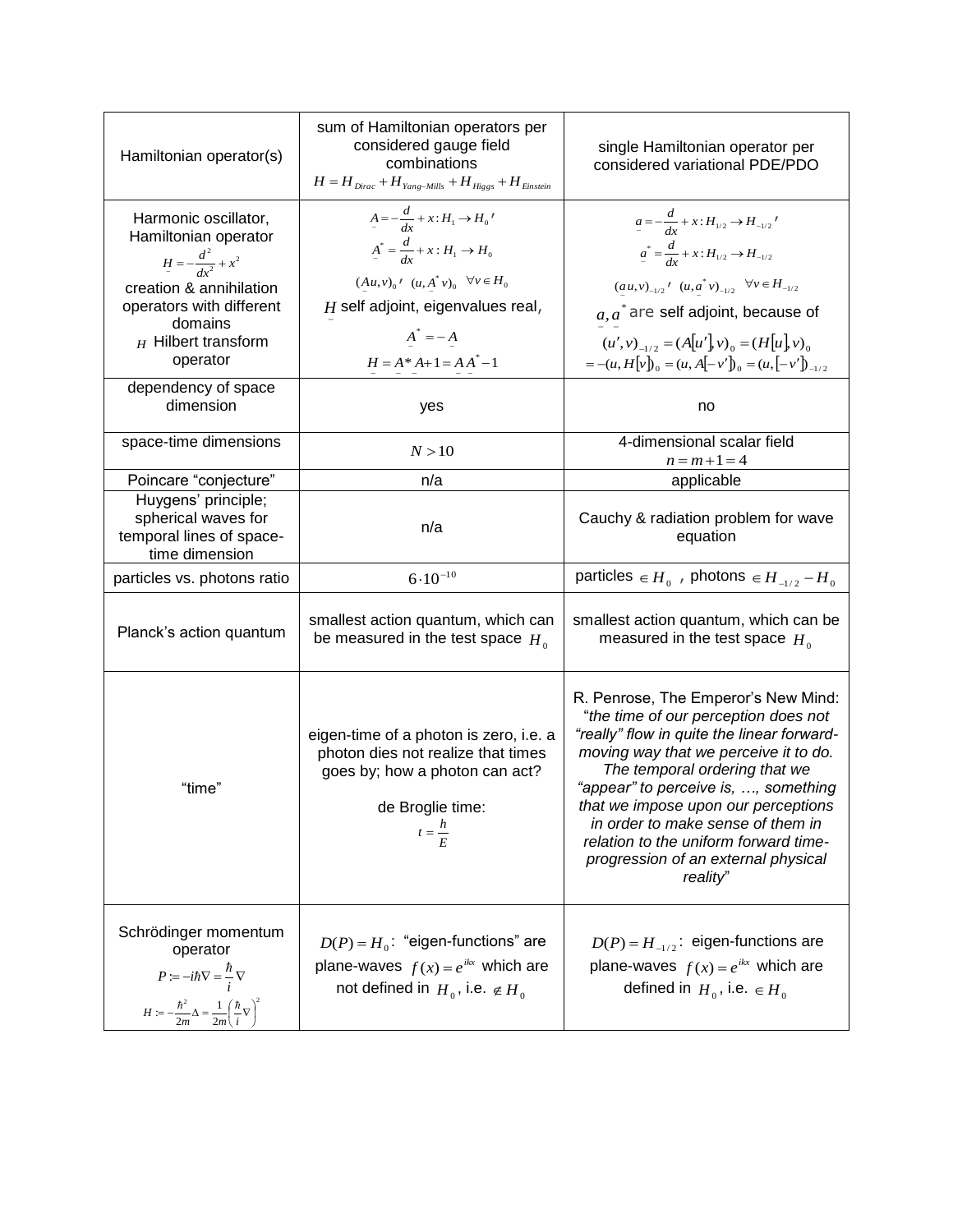| Harmonic quantum<br>oscillator (generation &<br>annihilation operators)<br>$H_{osc} = \frac{p^2}{2m} + \frac{1}{2} m \omega^2 q^2 = \frac{1}{2} \hbar \omega (a^* a + \frac{1}{2})$ | $H_{osc} = \frac{1}{2} \hbar \omega (a^+ a + \frac{1}{2})$<br>$(H_{osc}\psi,\psi)_0 = \infty \quad \forall \psi \in H_0$<br>$E_n := \hbar \omega (n + \frac{1}{2}), \sum E_n = \infty$                                                                                                                                                                                                                                                                    | $H = c(a^{*2} + a^2)$<br>$(H\psi,\psi)_{-1/2}<\infty\quad \forall\, \psi\in H_0$                                                                                                                                                                                                                                                                                                                     |
|-------------------------------------------------------------------------------------------------------------------------------------------------------------------------------------|-----------------------------------------------------------------------------------------------------------------------------------------------------------------------------------------------------------------------------------------------------------------------------------------------------------------------------------------------------------------------------------------------------------------------------------------------------------|------------------------------------------------------------------------------------------------------------------------------------------------------------------------------------------------------------------------------------------------------------------------------------------------------------------------------------------------------------------------------------------------------|
| "empty" vacuum                                                                                                                                                                      | "a closed vacuum space cannot be<br>diluted"<br>(causing inflation/mass generation<br>challenges in the early state of the<br>universe)                                                                                                                                                                                                                                                                                                                   | no particles in a vacuum, "just"<br>$H_{-1/2} - H_0$ -photons/waves                                                                                                                                                                                                                                                                                                                                  |
| Heisenberg uncertainty<br>principle                                                                                                                                                 | per affected gauge<br>field/Hamiltonian operator                                                                                                                                                                                                                                                                                                                                                                                                          | valid in $H_{-1/2}$<br>not valid in $H_0$                                                                                                                                                                                                                                                                                                                                                            |
| Schrödinger equation                                                                                                                                                                | classical mechanics relationship:<br>continuity equation, Fourier waves<br>$\frac{\partial}{\partial t}   \psi  _0^2 = \frac{\hbar}{2im} \Big[ (\psi^*, grad \psi)_0 - (\psi, grad \psi^*)_0 \Big]$                                                                                                                                                                                                                                                       | classical mechanics relationship<br>continuity equation, Calderón wavelets<br>$\frac{\partial}{\partial t}   \psi  _{-1/2}^2 = \frac{\hbar}{2im} [(\psi^*, grad \psi)_{-1/2} - (\psi, grad \psi^*)_{-1/2}]$<br>$\frac{\partial}{\partial t}   \psi  _{-1/2}^2 \cong \frac{\hbar}{2im} [(\psi^*, \psi)_0 - (\psi, \psi^*)_0] = 0' \quad \forall \psi \in H_0$                                         |
| Generation of mass of<br>sub-atomic particles and<br>its mass value                                                                                                                 | energy breaking, phase transition;<br>Lagrange (Klein-Gordon) density<br>and potential of the Higgs field $\Phi$ ,<br>which is a kind of ether existing<br>throughout the universe<br>$L_{Higgs} = (D_{\mu} \Phi)(D^{\mu} \Phi)^{+} - V(\Phi)$<br>$V(\Phi) := \mu^2 \Phi \Phi^+ + \lambda (\Phi \Phi^+)^2$<br>$_{D_u}$ covariante derivative                                                                                                              | phase transition between $H_0 \subset H_{-1/2}$<br>and the closed sub-space $H_{-1/2} - H_0$                                                                                                                                                                                                                                                                                                         |
| Casimir, Lamb effect                                                                                                                                                                | verification in test space $H_0$                                                                                                                                                                                                                                                                                                                                                                                                                          | verification in test space $H_0$                                                                                                                                                                                                                                                                                                                                                                     |
| Elementary particles and<br>the options<br>$H \coloneqq H_0$<br>or<br>$H := H_{-1/2} = H_0 \oplus H_0^{\perp}$                                                                      | Einstein-Podolsky-Rosen<br>paradoxon<br>$H = H_0$ , $H_0^{\perp} = \{ \}$<br>gauge/Higgs/(hypothetical) graviton<br>bosons with only symmetric<br>Schrödinger wave function<br>solutions<br>$H = H_0$ , $H_0^{\perp} = \{ \}$<br>"matter" particles fermions with only<br>anti-symmetric Schrödinger wave<br>function solutions<br>$\psi = \psi_0 \in H_0$<br>with<br>$\ \psi_0\ _{0} = 1$<br>one therefore gets<br>$\ \psi\ _{0} = \ \psi_{0}\ _{0} = 1$ | $H = H_{-1/2}$<br>"wavelet" function/field space<br>$H_0$<br>fermions (sub-) space = $(matter)$ test<br>space<br>$\psi = \psi_0 + \psi_0^{\perp} \in H_{-1/2} = H_0 \otimes H_0^{\perp}$<br>with<br>$\ \psi_0\ _0 = 1$ , $\ \psi_0^{\perp}\ _{-1/2} =: \sigma < \infty$<br>one therefore gets<br>$\ \psi\ ^2_{\mathbb{L}_{1/2}} \leq \sigma + \sum_{i=1}^{\infty} e^{1-\sqrt{\lambda_i}\sigma}x_i^2$ |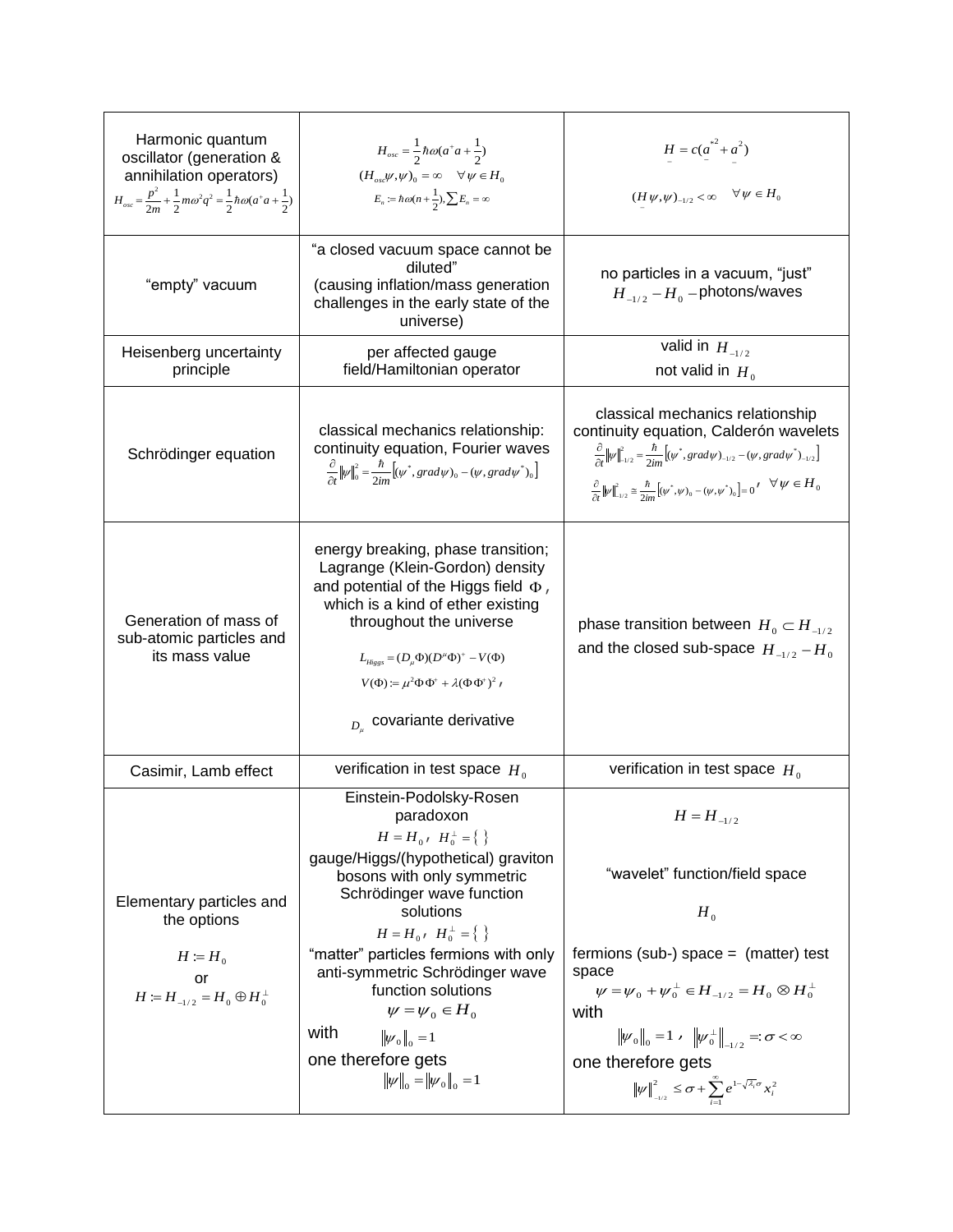| Single and double layer<br>potential                                                                                                                                                                   | Lebesgue integrals,<br>mass density<br>$\mu'(s) = \frac{d\mu}{ds}$<br>and existing normal derivative with<br>corresponding (mathematically<br>required) regularity assumptions<br>$\frac{dU}{dn}$                                                                                                                      | Stieltjes integrals,<br>Plemelj's concepts of an mass<br>element<br>$d\mu_{\rm s}$<br>and related "current of a force" on the<br>boundary through the boundary<br>element $ds$<br>$\overline{U}(\sigma) = -\int_{\sigma_0}^{\sigma} \frac{dU}{dn_s} ds$                                                                             |
|--------------------------------------------------------------------------------------------------------------------------------------------------------------------------------------------------------|------------------------------------------------------------------------------------------------------------------------------------------------------------------------------------------------------------------------------------------------------------------------------------------------------------------------|-------------------------------------------------------------------------------------------------------------------------------------------------------------------------------------------------------------------------------------------------------------------------------------------------------------------------------------|
| Quantum theory of<br>radiation,<br>intensity = surface force<br>density<br>$[$ int ensity $]$<br>$=[surface\_force\_density]$<br>$=[energy\_density]$<br>$=\frac{N}{cm^2} = \frac{Ncm}{cm^3} = Pascal$ | regularity requirement/assumptions<br>of an existing normal derivative with<br>exterior/interior domain w/o<br>physical meaning                                                                                                                                                                                        | very poor regularity assumptions in the<br>form<br>$\int_{\sigma_0}$ $ d\mu  < \infty$<br>to ensure continuous single layer<br>potential;<br>concept of an apparent size of the<br>element ds as "seen" from the interior<br>point p and double layer potential                                                                     |
| Maxwell-Lorentz<br>equations, (retarded)<br>potentials and<br>corresponding field<br>equations                                                                                                         | Lorentz gauge<br>$A \rightarrow A - \nabla \chi$<br>$\phi \rightarrow \phi + \frac{\dot{\chi}}{c}$<br>because of the assumption<br>$H = \frac{curl A}{\frac{c}{c} + \frac{A}{c}} = 0$<br>and therefore<br>$E + \frac{A}{a} = -\nabla \phi$<br>Vector field A is not completely<br>determined by the magnetic field $H$ | Vector field $A$ is completely<br>determined by the magnetic field $H$ ;<br>no differentiability assumption<br>required; no calibration required due to<br>this purely mathematical assumptions<br>(w/o physical meaning; same situation<br>as for the "differential manifolds"<br>assumptions for the Einstein field<br>equations) |

[PlJ] Plemelj J., Potentialtheoretische Untersuchungen, B. G. Teubner Verlag, Leipzig, 1911

[ShF] Shu F. H., The Physics of Astrophysics, Volume I, Radiation, University Science Books, Mill Valley, California,1991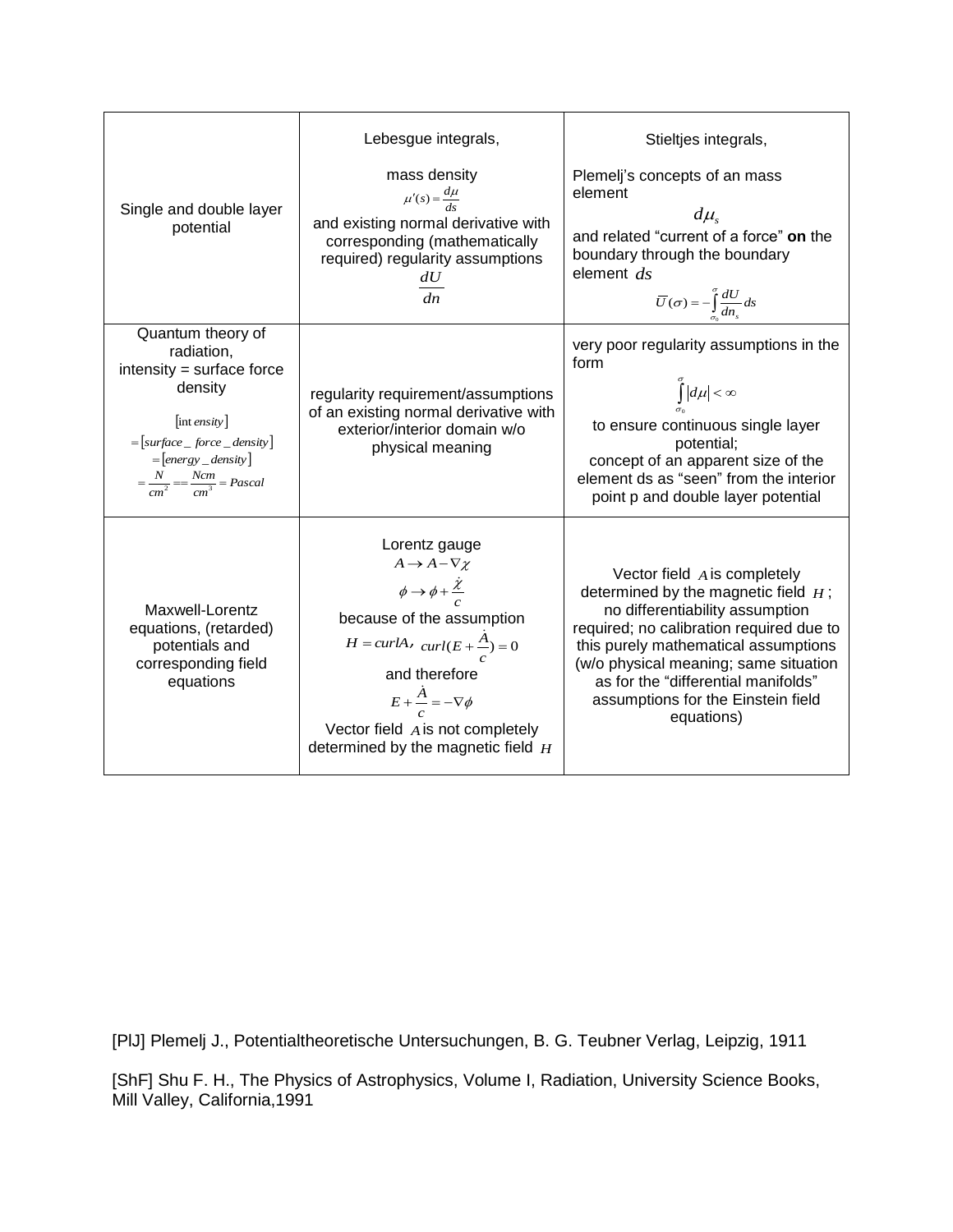## **Appendix**

## **The Eigenvalue problem for compact symmetric operators**

In the following  $H$  denotes an (infinite dimensional) real Hilbert space with scalar product  $(.,.)$ and the norm $\|...\|$  . We will consider mappings  $\,K\!:\!H\!\rightarrow\! H$  . Unless otherwise noticed the standard assumptions on *K* are:

- i) *K* is symmetric, i.e. for all  $x, y \in H$  it holds  $(x, Ky) = (x, Ky)$
- ii)  $K$  is compact, i.e. for any (infinite) sequence  $\{x_n\}$  bounded in  $H$  contains a subsequence  $\{_{\mathcal{X}_{n'}}\}$  such that  $\{_{K\mathcal{X}_{n'}}\}$  is convergent,
- iii) *K* is injective, i.e.  $Kx = 0$  implies  $x=0$ .

A first consequence is

**Lemma**: *K* is bounded, i.e.

$$
||K|| := \sup_{x \neq 0} \frac{||Kx||}{||x||} \qquad \qquad
$$

Lemma: Let K be bounded, and fulfill condition i) from above, but not necessarily the two other condition ii) and iii). Then  $\|K\|$  equals

$$
N(K) = \sup_{x \neq 0} \frac{|(x, Kx)|}{\|x\|} .
$$

**Theorem**: There exists a countable sequence  $\{\lambda_i, \varphi_i\}$  of eigenelements and eigenvalues  $K\varphi$ <sub>*i*</sub> =  $\lambda$ <sub>*i*</sub> $\varphi$ <sub>*i*</sub> with the properties

- i) the eigenelements are pair-wise orthogonal, i.e.  $(\varphi_{i},\varphi_{k})$ =  $\delta_{i,k}$
- ii) the eigenvalues tend to zero, i.e.  $\lim\limits_{i\rightarrow\infty}\lambda_i$
- iii) the generalized Fourier sums

$$
S_n := \sum_{i=1}^n (x, \varphi_i) \varphi_i \to x \quad \text{with } n \to \infty \text{ for all } x \in H
$$

iv) the Parseval equation

$$
||x||^2 = \sum_i^{\infty} (x, \varphi_i)^2
$$

holds for all  $x \in H$ .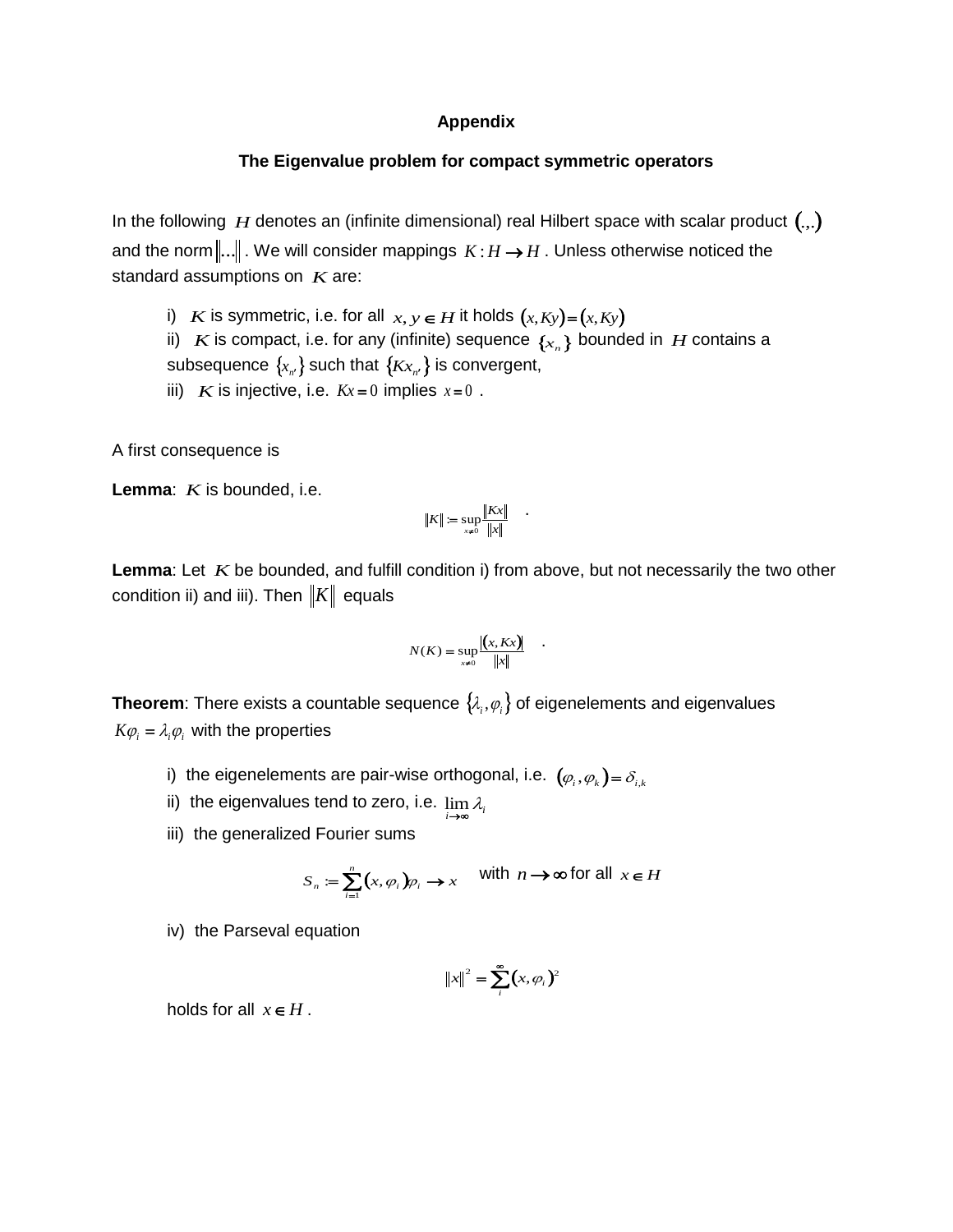## **Hilbert Scales**

Let  $H$  be a (infinite dimensional) Hilbert space with scalar product  $(.,.)$ , the norm $\|...\|$  and  $A$  be a linear operator with the properties

- i) *A* is self-adjoint, positive definite
- ii)  $A^{-1}$  is compact.

Without loss of generality, possible by multiplying  $\boldsymbol{A}$  with a constant, we may assume

$$
(x, Ax) \ge ||x||
$$
 for all  $x \in D(A)$ 

The operator  $K = A^{-1}$  has the properties of the previous section. Any eigen-element of  $K$  is also an eigen-element of *A* to the eigenvalues being the inverse of the first. Now by replacing  $\lambda_i \rightarrow \lambda_i^{-1}$  we have from the previous section

i) there is a countable sequence  $\{\lambda_{_i}, \varphi_{_i}\}$  with

$$
A\varphi_i = \lambda_i \varphi_i
$$
,  $(\varphi_i, \varphi_k) = \delta_{i,k}$  and  $\lim_{i \to \infty} \lambda_i$ 

ii) any  $x \in H$  is represented by

(\*) 
$$
x = \sum_{i=1}^{\infty} (x, \varphi_i) \varphi_i
$$
 and  $||x||^2 = \sum_{i=1}^{\infty} (x, \varphi_i)^2$ .

**Lemma:** Let  $x \in D(A)$ , then

$$
\begin{aligned}\n\binom{**}{\ast} \quad & Ax = \sum_{i=1}^{\infty} \lambda_i \big( x, \varphi_i \big) \varphi_i \quad , \quad \left\| Ax \right\|^2 = \sum_{i=1}^{\infty} \lambda_i^2 \big( x, \varphi_i \big)^2 \; , \\
& \quad \left( Ax, Ay \right) = \sum_{i=1}^{\infty} \lambda_i^2 \big( x, \varphi_i \big) \big( y, \varphi_i \big)^2\n\end{aligned}
$$

Because of (\*) there is a one-to-one mapping *I* of *H* to the space  $\hat{H}$  of infinite sequences of real numbers

$$
\hat{H} := \{ \hat{x} | \hat{x} = (x_1, x_2, \ldots) \}
$$

defined by

$$
\hat{x} = Ix \quad \text{with} \quad x_i = (x, \varphi_i) \ .
$$

If we equip  $\hat{H}$  with the norm

$$
\|\hat{x}\|^2 = \sum_{i=1}^{\infty} (x, \varphi_i)^2
$$

then  $I$  is an isometry.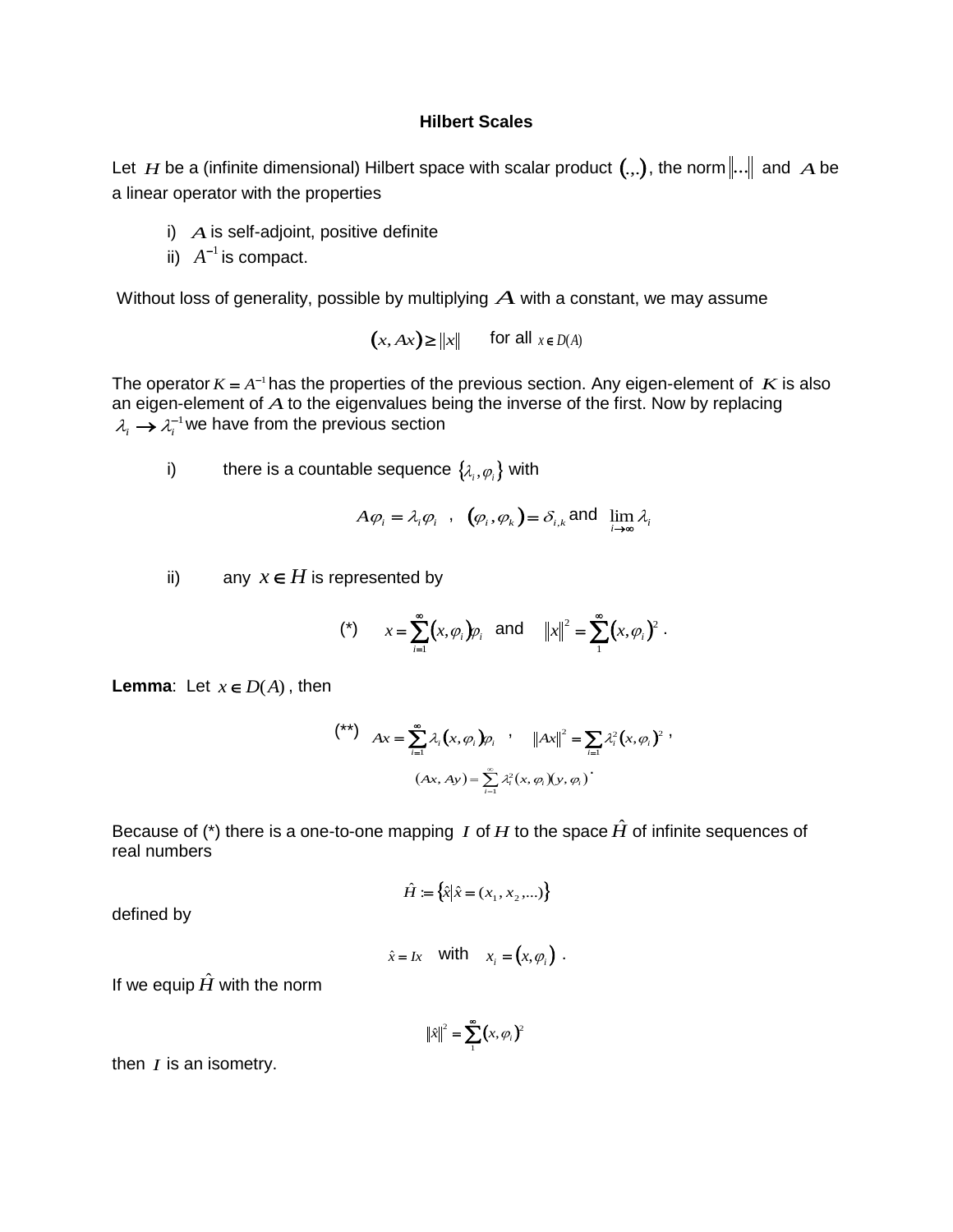By looking at (\*\*) it is reasonable to introduce for non-negative  $\alpha$  the weighted inner products

$$
(\hat{x}, \hat{y})_{\alpha} = \sum_{i}^{\infty} \lambda_i^{\alpha} (x, \varphi_i)(y, \varphi_i) = \sum_{i}^{\infty} \lambda_i^{\alpha} x_i y_i
$$

and the norms

$$
\left\|\hat{x}\right\|_{\alpha}^{2} = (\hat{x}, \hat{x})_{\alpha}
$$

Let  $\hat{H}_\alpha$  denote the set of all sequences with finite  $\,\alpha-$  norm. then  $\hat{H}_\alpha$  is a Hilbert space. The proof is the same as the standard one for the space  $\mathit{l}_2^{}$  .

Similarly one can define the spaces  $H_a$ : they consist of those elements  $x \in H$  such that  $Ix \in \hat{H}_{\alpha}$  with scalar product

$$
(x, y)_\alpha = \sum_i^{\infty} \lambda_i^{\alpha} (x, \varphi_i)(y, \varphi_i) = \sum_i^{\infty} \lambda_i^{\alpha} x_i y_i
$$

 $x\|_{\alpha}^{2} = (x, x)_{\alpha}$ .

and norm

Because of the Parseval identity we have especially

 $(x, y)_{0} = (x, y)$ 

and because of (\*\*) it holds

$$
||x||_2^2 = (Ax, Ax)_0 \, , \, H_2 = D(A) \cdot
$$

The set  $\{H_\alpha|\alpha\geq 0\}$  is called a Hilbert scale. The condition  $\alpha$  ≥0 is in our context necessary for the following reasons:

Since the eigen-values  $\lambda_i$  tend to infinity we would have for  $\alpha < 0$ :  $\lim \lambda_i^{\alpha} \to 0$ . Then there exist sequences  $\hat{x} = (x_1, x_2, ...)$  with

$$
\left\|\hat{x}\right\|_{2}^{2} < \infty , \quad \left\|\hat{x}\right\|_{0}^{2} = \infty .
$$

Because of Bessel's inequality there exists no  $x \in H$  with  $Ix = \hat{x}$ . This difficulty could be overcome by duality arguments which we omit here.

There are certain relations between the spaces $\{H_{_{\alpha}} | \alpha\geq 0\}$  for different indices:

**Lemma**: Let  $\alpha < \beta$ . Then

 $\left\|x\right\|_{\alpha} \leq \left\|x\right\|_{\beta}$ 

and the embedding  $\overline{H}_{\overline{\rho}} \to \overline{H}_{\alpha}$  is compact.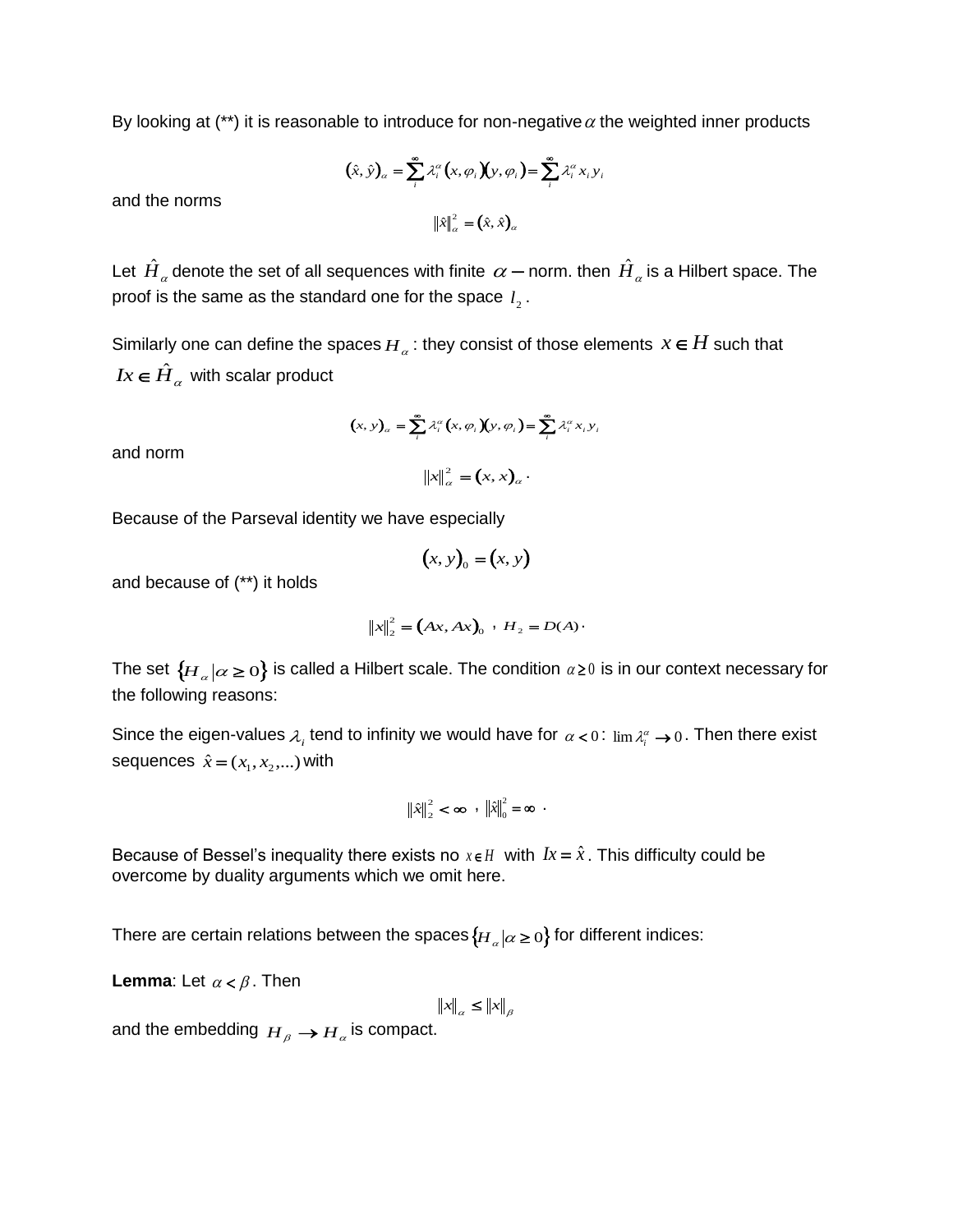**Lemma**: Let  $\alpha < \beta < \chi$  . Then

$$
||x||_{\beta} \le ||x||_{\alpha}^{u} ||x||_{\gamma}^{v} \text{ for } x \in H_{\gamma}
$$
  

$$
\mu = \frac{\gamma - \beta}{\gamma - \alpha} \text{ and } v = \frac{\beta - \alpha}{\gamma - \alpha}.
$$

with

**Lemma**: Let  $\alpha < \beta < \gamma$ . To any  $x \in H_\beta$  and  $t > 0$  there is a  $y = y_t(x)$  according to

i) 
$$
\|x - y\|_{\alpha} \le t^{\beta - \alpha} \|x\|_{\beta}
$$
  
\nii) 
$$
\|x - y\|_{\beta} \le \|x\|_{\beta} , \quad \|y\|_{\beta} \le \|x\|_{\beta}
$$
  
\niii) 
$$
\|y\|_{\gamma} \le t^{-(\gamma - \beta)} \|x\|_{\beta} .
$$

**Corollary**: Let  $\alpha < \beta < \gamma$ . To any  $x \in H_\beta$  and  $t > 0$  there is a  $y = y_t(x)$  according to

i) 
$$
\|x - y\|_{\rho} \le t^{\beta - \rho} \|x\|_{\beta} \quad \text{for } \alpha \le \rho \le \beta
$$

ii) β  $\|y\|_{\sigma} \leq t^{-(\sigma-\beta)} \|x\|_{\beta}$  for  $\beta \leq \sigma \leq \gamma$ 

**Remark**: Our construction of the Hilbert scale is based on the operator *A* with the two properties i) and ii). The domain  $D(A)$  of  $A$  equipped with the norm

$$
\left\|Ax\right\|^2 = \sum_{i=1} \lambda_i^2 \left(x, \varphi_i\right)^2
$$

turned out to be the space  $H_2$  which is densely and compactly embedded in  $H = H_0$ . It can be shown that on the contrary to any such pair of Hilbert spaces there is an operator *A* with the properties i) and ii) such that

$$
D(A) = H_2
$$
  $R(A) = H_0$  and  $||x||_2 = ||Ax||$ .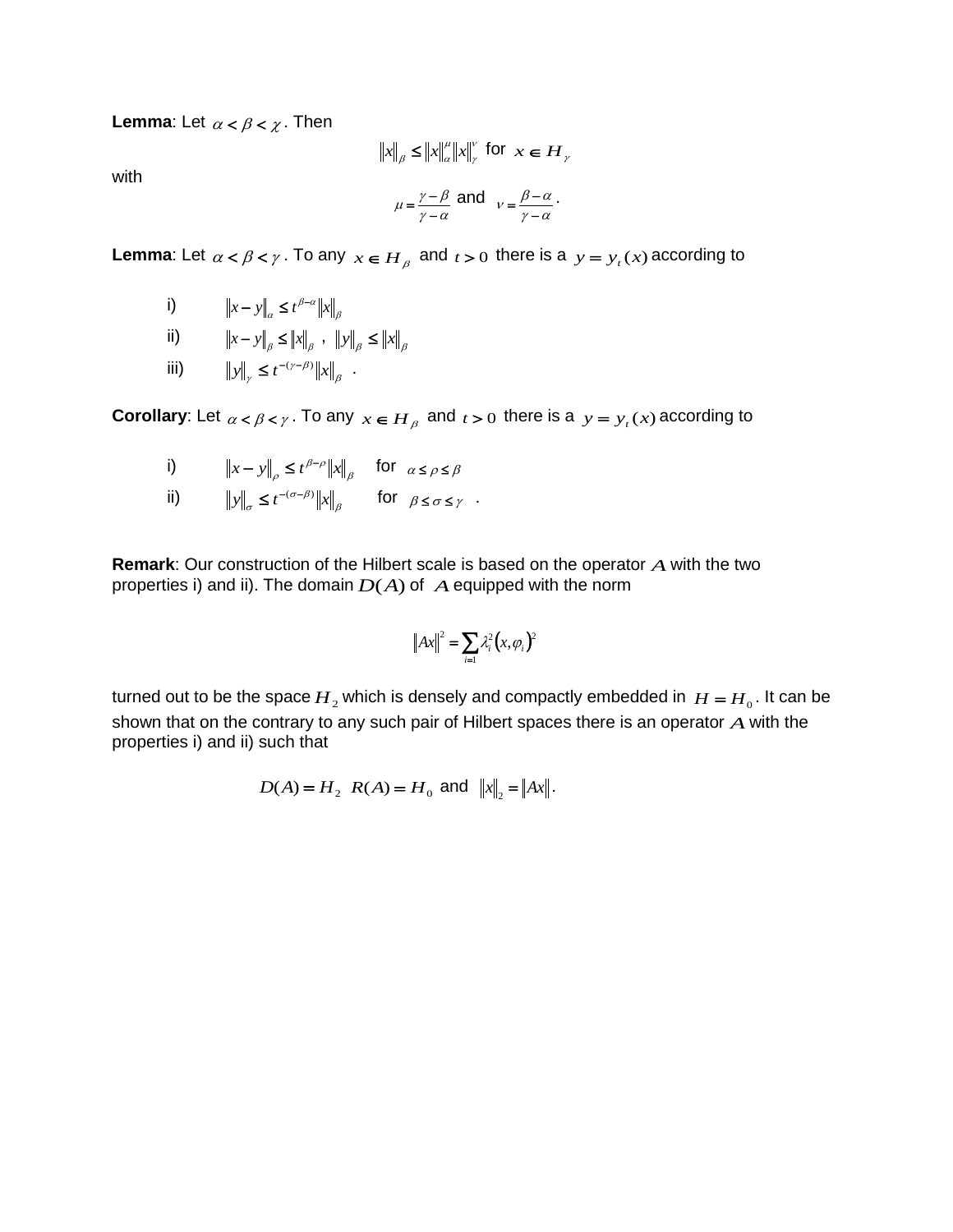#### **Extensions and generalizations**

For  $t > 0$  we introduce an additional inner product resp. norm by

$$
(x, y)(t)2 = \sum_{i=1} e^{-\sqrt{\lambda_i}t} (x, \varphi_i)(y, \varphi_i)
$$

$$
||x||_{(t)}^2 = (x, x)(t)2 .
$$

Now the factor have exponential decay  $e^{-\sqrt{\lambda_i}t}$  instead of a polynomial decay in case of  $\lambda_i^\alpha$  .

Obviously we have

$$
\|x\|_{(t)} \le c(\alpha, t) \|x\|_{\alpha} \text{ for } x \in H_{\alpha}
$$

with  $c(\alpha, t)$  depending only from  $\alpha$  and  $t > 0$ . Thus the  $(t)$  – *norm* is weaker than any  $\alpha$  – *norm*. On the other hand any negative norm, i.e.  $\|x\|_{\alpha}$  with  $\alpha < 0$  , is bounded by the  $\|0 - norm\|$  and the newly introduced  $(t)$  – *norm*. As it holds for any  $t, \delta, \alpha > 0$  and  $\lambda \ge 1$  the inequality

$$
\lambda^{-\alpha} \leq \delta^{2\alpha} + e^{t(\delta^{-1} - \sqrt{\lambda})}
$$

one gets

**Lemma**: Let  $\alpha > 0$  be fixed. The  $\alpha$  – norm of any  $x \in H_0$  is bounded by

$$
\|x\|_{-\alpha}^2 \le \delta^{2\alpha} \|x\|_0^2 + e^{t/\delta} \|x\|_{(t)}^2
$$

with  $\delta$  > 0 being arbitrary.

**Remark**: This inequality is in a certain sense the counterpart of the logarithmic convexity of the  $\alpha$  – *norm*, which can be reformulated in the form ( $\mu$ ,  $\nu$  > 0,  $\mu$  +  $\nu$  > 1)

$$
\|x\|_{\rho}^{2} \leq v\varepsilon \|x\|_{\gamma}^{2} + \mu e^{-v/\mu} \|x\|_{\alpha}^{2}
$$

applying Young's inequality to

$$
||x||_{\rho}^{2} \leq (||x||_{\alpha}^{2})^{\mu} (||x||_{\gamma}^{2})^{\nu} .
$$

The counterpart of the fourth lemma above is

**Lemma**: Let  $t, \delta > 0$  be fixed. To any  $x \in H_0$  there is a  $y = y_t(x)$  according to

i)  $||x - y|| \le ||x||$ 

ii) 
$$
||y||_1 \le \delta^{-1} ||x||
$$

iii)  $||x - y||_{(t)} \leq e^{-t/\delta} ||x|$ *t*  $\sqrt{\delta}$  $(t)$  $- y \|_{(t)} \leq e^{-t/\delta} \|x\|$ .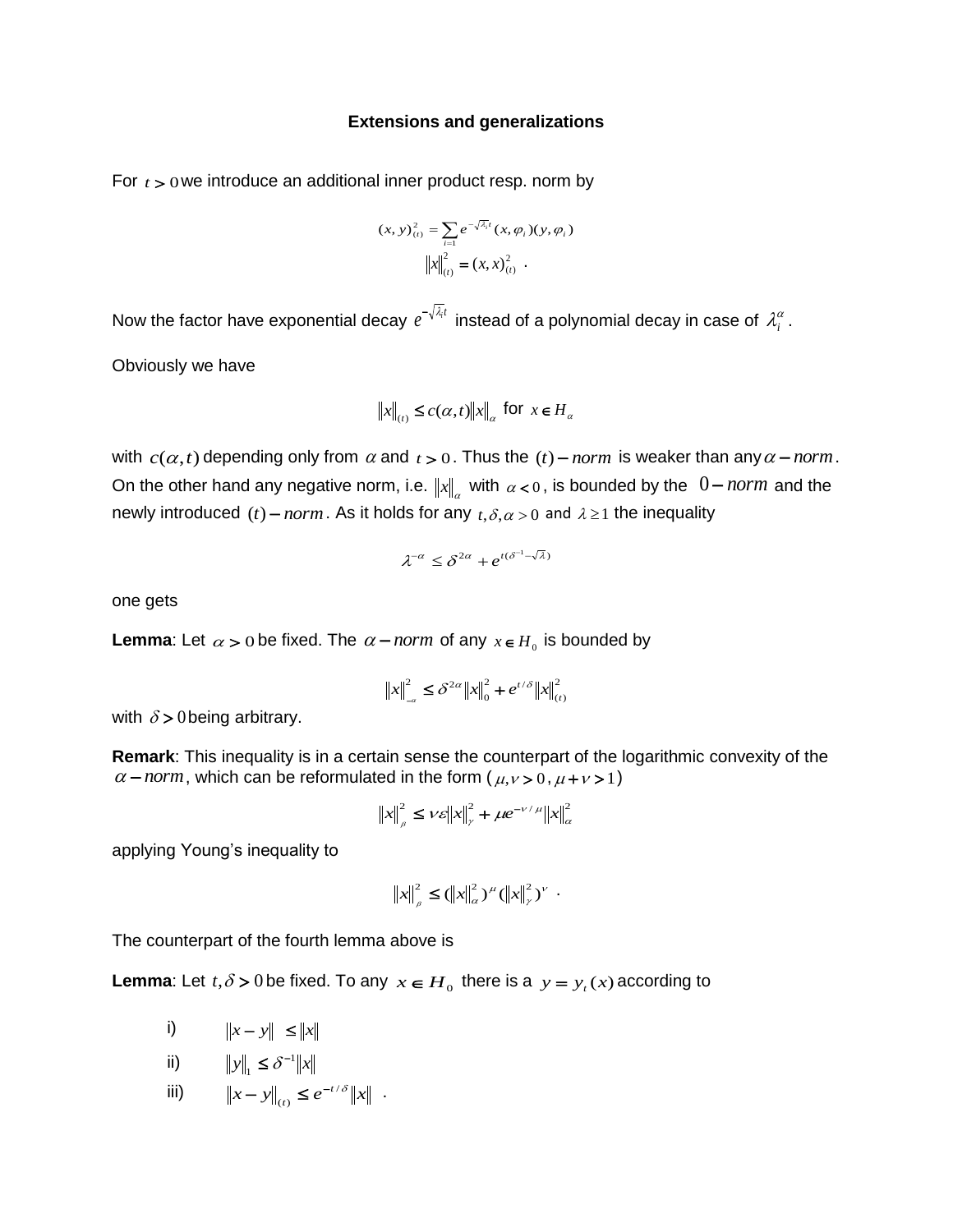In this paper we are especially concerned with the  $H_{\rightarrow/2}$   $-$  Hilbert space, as the proposed alternative framework to model quantum states. With respect to the above lemma this means, that for any bounded  $x \in H_0$  it holds with  $\sigma = t = \delta$ 

$$
\|x\|_{L^{1/2}}^2 \leq \delta \|x\|_0^2 + e^{t/\delta} \|x\|_{L^{1/2}}^2 = \delta \|x\|_0^2 + e \|x\|_{L^{1/2}}^2 = \delta \|x\|_0^2 + \sum_{i=1}^{\infty} e^{1-\sqrt{\lambda_i} \sigma} x_i^2.
$$

For

with

$$
\psi = \psi_0 + \psi_0^{\perp} \in H_0 \otimes H_0^{\perp}
$$

$$
\|\psi_0\|_0 = 1 , \|\psi_0^{\perp}\|_{-1/2}^2 = \sigma
$$

one therefore gets

$$
||x||_{_{-1/2}}^{2} \leq \sigma ||x||_{0}^{2} + \sum_{i=1}^{\infty} e^{1-\sqrt{\lambda_{i}}\sigma}x_{i}^{2}.
$$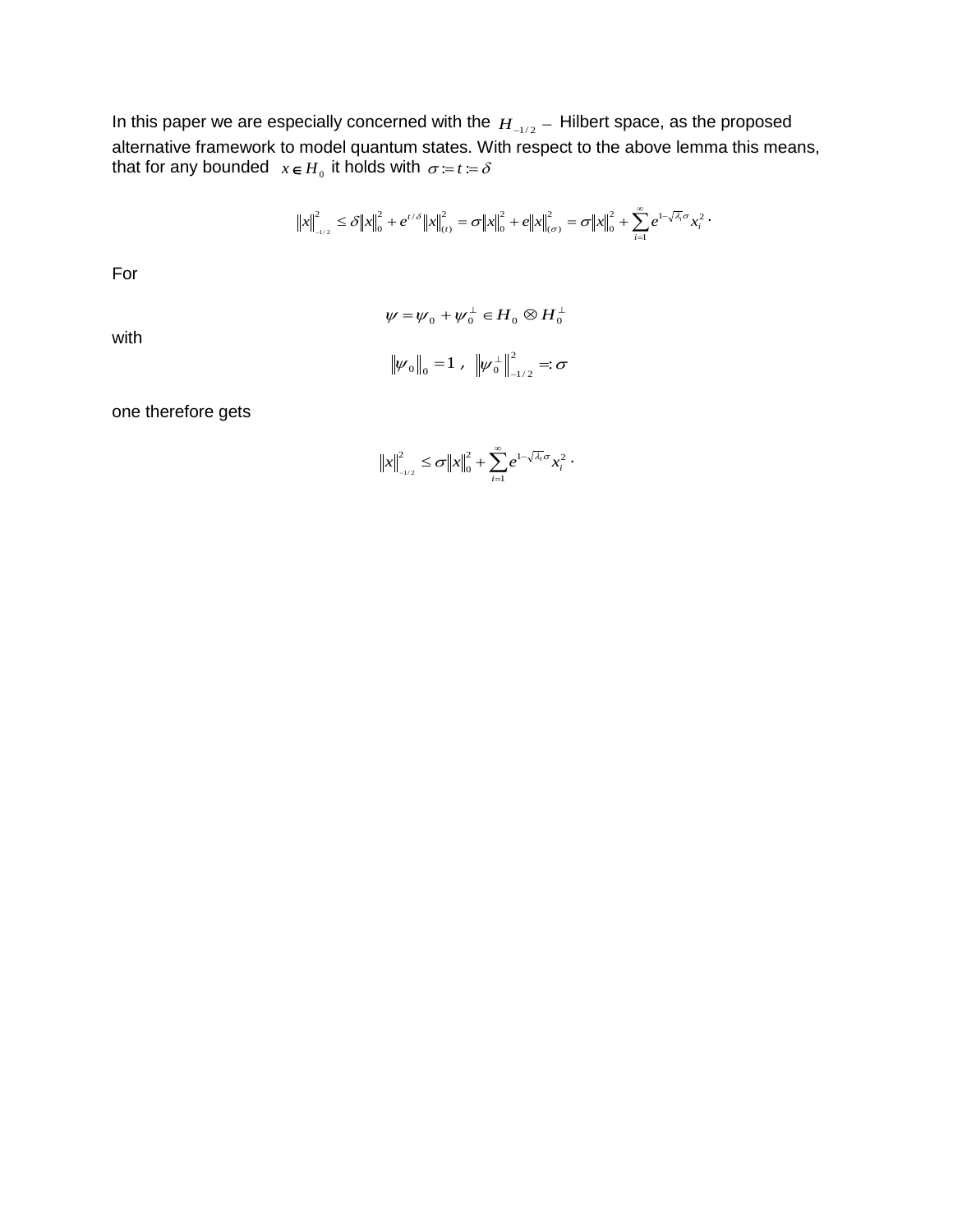#### **Eigen-functions and Eigen-differentials**

Let  $H$  be a (infinite dimensional) Hilbert space with inner product $(.,.)$ , the norm $\|..\|$  and  $A$  be a linear self-adjoint, positive definite operator, but we omit the additional assumption, that  $A^{-1}$ compact. Then the operator  $K = A^{-1}$  does not fulfill the properties leading to a discrete spectrum. We define a set of projections operators onto closed subspaces of  $H$  in the following way:

$$
R \to L(H, H)
$$
  
\n
$$
\lambda \to E_{\lambda} = \int_{\lambda_0}^{\lambda} \varphi_{\mu}(\varphi_{\mu},*) d\mu \quad , \quad \mu \in [\lambda_0, \infty) ,
$$
  
\n
$$
dE_{\lambda} = \varphi_{\lambda}(\varphi_{\lambda},*) d\lambda .
$$

i.e.

The spectrum  $\sigma(A)$   $\subset$   $C$  of the operator  $\vert A \vert$  is the support of the spectral measure  $dE_{_{\lambda}}$  . The set  $E_{\lambda}$  fulfills the following properties:

\n- i) 
$$
E_{\lambda}
$$
 is a projection operator for all  $\lambda \in R$
\n- ii) for  $\lambda \leq \mu$  it follows  $E_{\lambda} \leq E_{\mu}$  i.e.  $E_{\lambda}E_{\mu} = E_{\mu}E_{\lambda} = E_{\lambda}$
\n- iii)  $\lim_{\lambda \to \infty} E_{\lambda} = 0$  and  $\lim_{\lambda \to \infty} E_{\lambda} = Id$
\n- iv)  $\lim_{\mu \to \lambda} E_{\mu} = E_{\lambda}$
\n

**Proposition**: Let  $E_{\lambda}$  be a set of projection operators with the properties i)-iv) having a compact support  $[a,b]$ . Let  $f:[a,b]\rightarrow R$  be a continuous function. Then there exists exactly one Hermitian operator  $A_f : H \to H$  with

$$
(A_j x, x) = \int_{-\infty}^{\infty} f(\lambda) d(E_{\lambda} x, x)
$$

$$
A = \int_{-\infty}^{\infty} \lambda dE_{\lambda}
$$

Symbolically one writes

Using the abbreviation

$$
\mu_{x,y}(\lambda) := (E_{\lambda}x, y) \quad , \quad d\mu_{x,y}(\lambda) := d(E_{\lambda}x, y)
$$

one gets

$$
(Ax, y) = \int_{-\infty}^{\infty} \lambda d(E_{\lambda}x, y) = \int_{-\infty}^{\infty} \lambda d\mu_{x,x}(\lambda) \qquad , \quad ||x||_{1}^{2} = \int_{-\infty}^{\infty} \lambda d||E_{\lambda}x||^{2} = \int_{-\infty}^{\infty} \lambda d\mu_{x,x}(\lambda)
$$

$$
(A^{2}x, y) = \int_{-\infty}^{\infty} \lambda^{2} d(E_{\lambda}x, y) = \int_{-\infty}^{\infty} \lambda^{2} d\mu_{x,x}(\lambda) \qquad , \quad ||Ax||_{2}^{2} = \int_{-\infty}^{\infty} \lambda^{2} d||E_{\lambda}x||^{2} = \int_{-\infty}^{\infty} \lambda^{2} d\mu_{x,x}(\lambda) \qquad .
$$

The function  $\sigma(\lambda)$   $:=$   $\|E_{\lambda}x\|^{2}$  is called the spectral function of  $A$  for the vector  $x$  . It has the properties of a distribution function.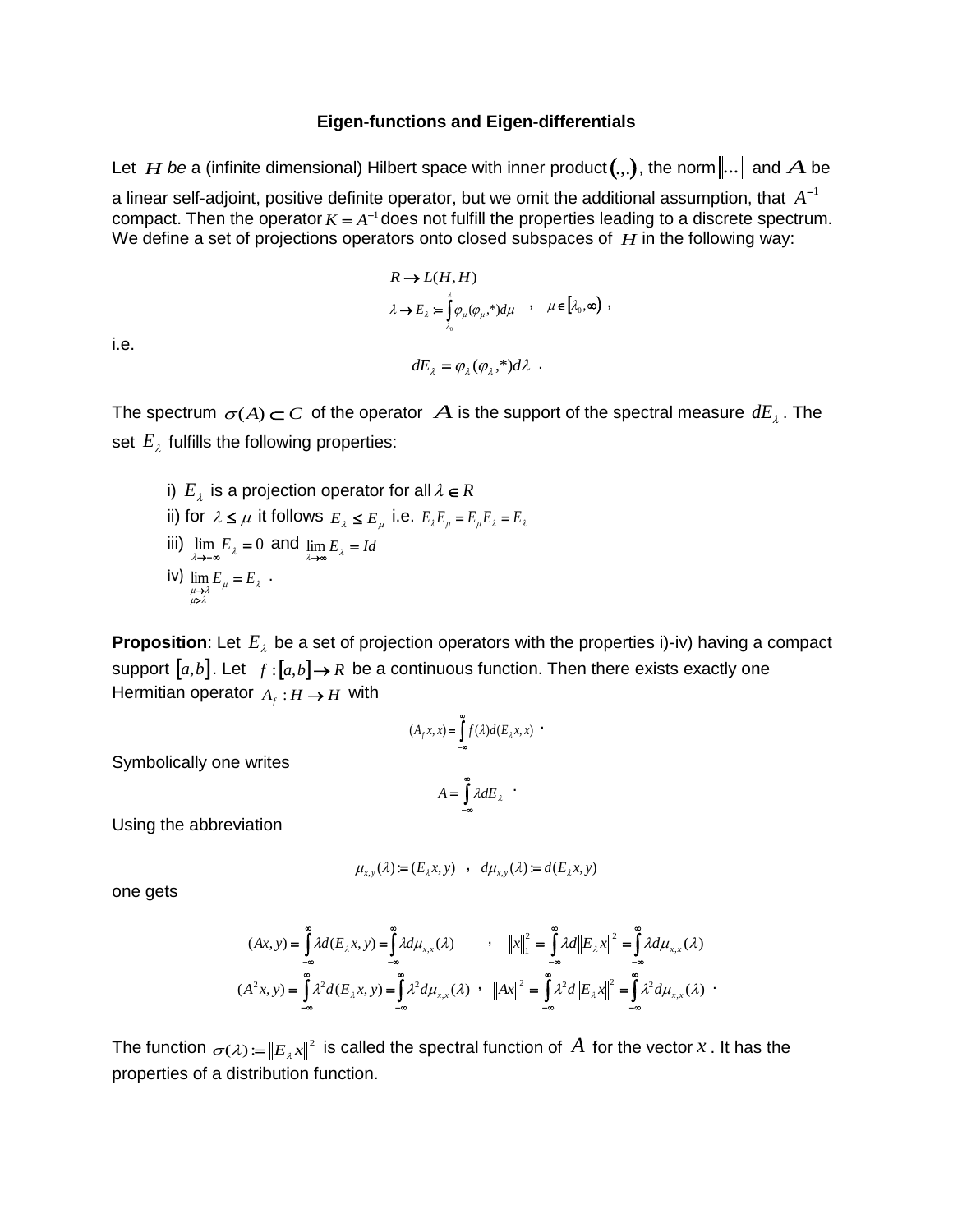It hold the following eigen-pair relations

$$
A\varphi_i = \lambda_i \varphi_i \qquad A\varphi_\lambda = \lambda \varphi_\lambda \qquad \left\|\varphi_\lambda\right\|^2 = \infty \quad , \quad (\varphi_\lambda, \varphi_\mu) = \delta(\varphi_\lambda - \varphi_\mu) \quad .
$$

The  $\,\varphi_{_{\lambda}}\,$  are not elements of the Hilbert space. The so-called eigen-differentials, which play a key role in quantum mechanics, are built as superposition of such eigen-functions.

Let *I* be the interval covering the continuous spectrum of A. We note the following representations:

$$
x = \sum_{1}^{\infty} (x, \varphi_i) \varphi_i + \int_I \varphi_{\mu} (\varphi_{\mu}, x) d\mu \quad A x = \sum_{1}^{\infty} \lambda_i (x, \varphi_i) \varphi_i + \int_I \lambda \varphi_{\mu} (\varphi_{\mu}, x) d\mu
$$
  

$$
||x||^2 = \sum_{1}^{\infty} |(x, \varphi_i)|^2 + \int_I |(\varphi_{\mu}, x)|^2 d\mu
$$
  

$$
||x||_1^2 = \sum_{1}^{\infty} \lambda_i |(x, \varphi_i)|^2 + \int_I \lambda |(\varphi_{\mu}, x)|^2 d\mu
$$
  

$$
||x||_2^2 = ||Ax||^2 = \sum_{1}^{\infty} \lambda_i^2 |(x, \varphi_i)|^2 + \int_I \lambda^2 |(\varphi_{\mu}, x)|^2 d\mu
$$

**Example**: The location operator  $Q_x$  and the momentum operator  $P_x$  both have only a continuous spectrum. For positive energies  $\lambda \geq 0$  the Schrödinger equation

$$
H\varphi_{\lambda}(x) = \lambda \varphi_{\lambda}(x)
$$

delivers no element of the Hilbert space  $H$  , but linear, bounded functional with an underlying domain  $M \subset H$  which is dense in  $H$  . Only if one builds wave packages out of  $\varphi_{\lambda}(x)$  it results into elements of *H* . The practical way to find Eigen-differentials is looking for solutions of a distribution equation.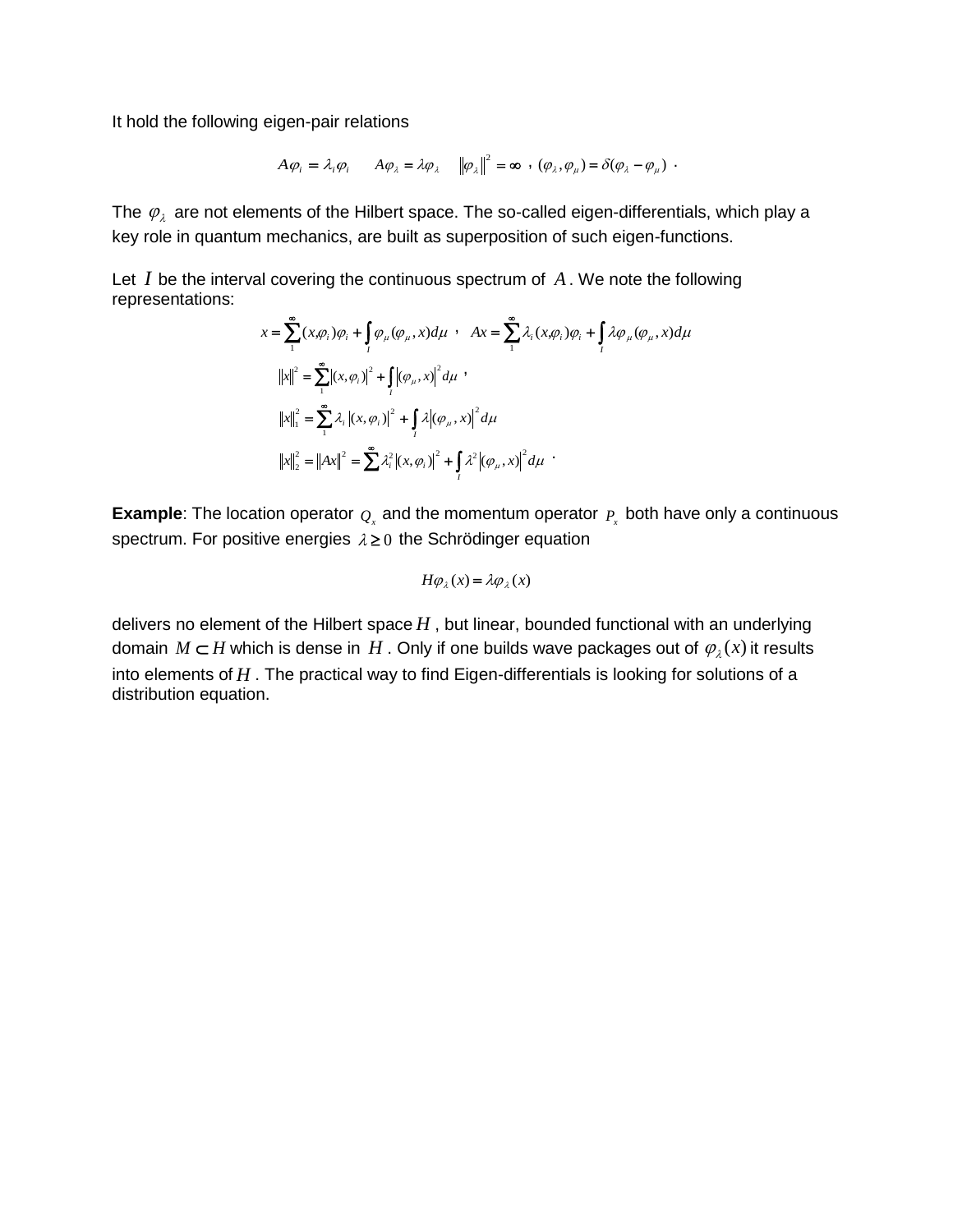**Definition:** Let  $H = L_2^*(\Gamma)$  with  $\Gamma = S^1(R^2)$ , i.e.  $\Gamma$  is the boundary of the unit disk. Let  $u(s)$  being a  $2\pi$  – periodic function and  $\oint$  denotes the integral from  $\,$  to  $\,2\pi\,$  in the Cauchy-sense. Then for  $u \in H \coloneqq L_2^*(\Gamma)$  with  $\Gamma := S^1(R^2)$  and for real  $\beta$  Fourier coefficients and norms are defined by

$$
u_{v} := \frac{1}{2\pi} \oint u(x) e^{-i\alpha x} dx \quad , \quad ||u||_{\beta}^{2} := \sum_{-\infty}^{\infty} |v|^{2\beta} |u_{v}|^{2} \quad .
$$

The Fourier coefficients of the convolution operator

$$
(Au)(x) := -\oint \log 2 \sin \frac{x - y}{2} u(y) dy =: \oint k(x - y) u(y) dy
$$

are given by

$$
(Au)_v = k_v u_v = \frac{1}{2|v|} u_v
$$

.

The operator  $A$  enables characterizations of the Hilbert spaces  $H_{\text{\_1/2}}$  and  $H_{\text{\_1}}$  in the form

$$
H_{-1/2} = \left\{ \psi \left\| \psi \right\|_{-1/2}^{2} = \left( A \psi, \psi \right)_{0} < \infty \right\}, \ H_{-1} = \left\{ \psi \left\| \psi \right\|_{-1}^{2} = \left( A \psi, A \psi \right)_{0} < \infty \right\} \quad .
$$

This requires "differentiating / momentum building" of "less regular" "functions than  $_{H_0}$ <sub>:=  $L^*_2(\Gamma)$   $\,$ </sub> It holds

$$
(u,v)_{-1} = (Au,Av)_0 , (u,v)_{-1/2} = (Au,v)_0 , (u',v')_{-1} = (Au',Av')_0 = (Hu,Hv)_0 ,
$$

whereby

$$
(Au')(x) = -\oint \log 2\sin \frac{x-y}{2} du(y) = \oint \cot \frac{x-y}{2} u(y) dy = (Hu)(x)
$$

#### **Lemma**: It holds

- i) if  $\{\psi_n\}$  is an orthogonal system of  $L_2^{\#}(0,1)$ , then  $\{\overline{\psi_n}\}=\{H\psi_n\}$  is also an orthogonal system of  $L^{\#}_2(0,1)$
- ii)  $(\overline{\psi}_n, \psi_n)_0 = 0$
- iii)  $\overline{\psi}_n' \approx n \overline{\psi}_n$  is an orthogonal system of  $H_{-1}^*(0,1)$

iv) for 
$$
g \in H_0^{\#}
$$
 it holds

$$
\|g'\|_{-1} = \|Ag'\|_{0} = \|Hg\|_{0} = \|g\|_{0}.
$$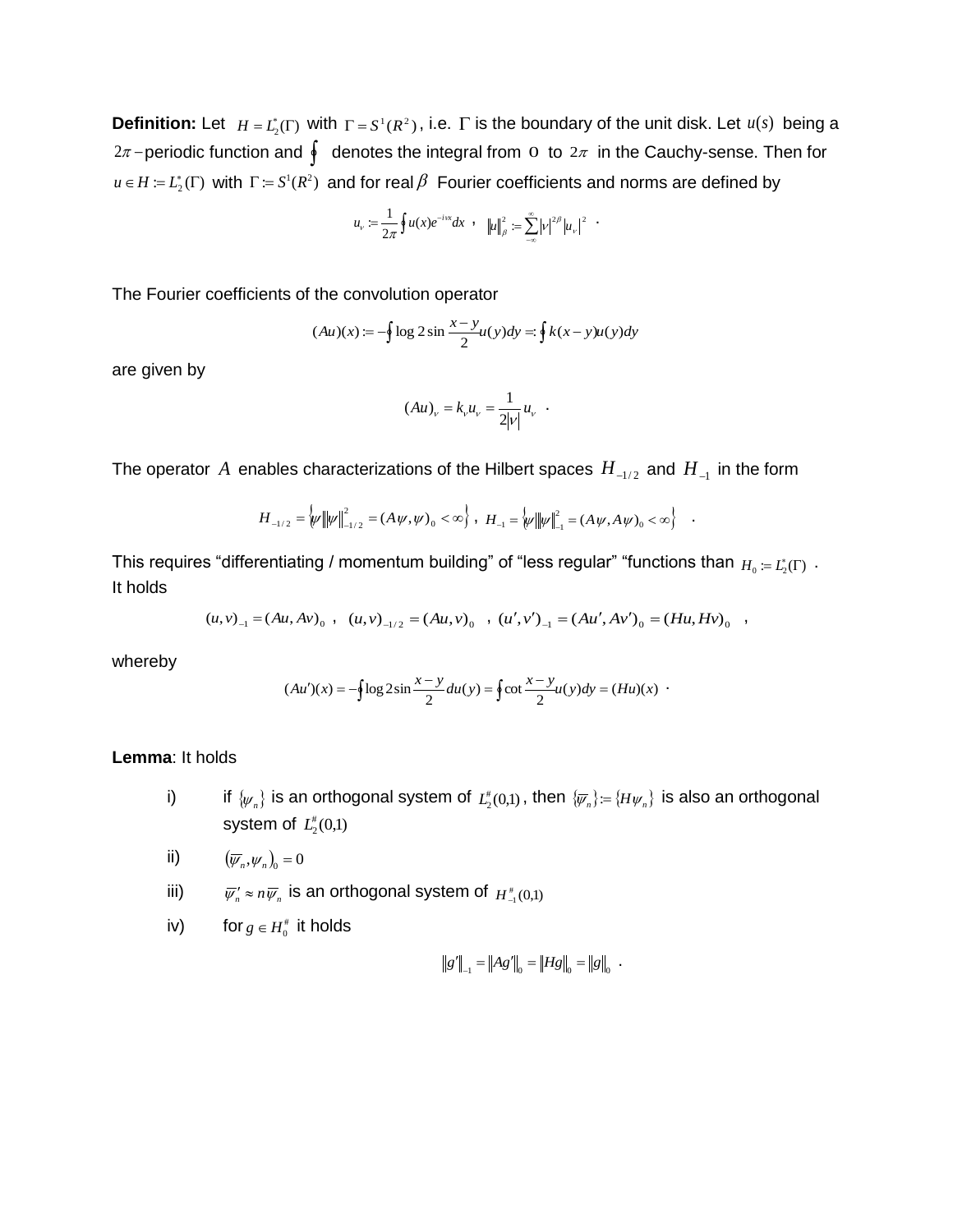Some key properties of the Hilbert transform

ii)

$$
(Hu)(x) := \lim_{\varepsilon \to 0} \frac{1}{\pi} \oint_{|x-y| > \varepsilon} \frac{u(y)}{x-y} dy = \frac{1}{\pi} \int_{-\infty}^{\infty} \frac{u(y)}{x-y} dy
$$

are given in

- **Lemma**: i) The constant Fourier term vanishes, i.e.  $(Hu)$ <sub>0</sub> = 0
	- $\mathring{\int}$  $-\infty$  $H(xu(x)) = xH(u(x)) - \frac{1}{\pi} \int_{0}^{\infty} u(y) dy$
	- iii) For odd functions it hold  $H(xu(x)) = x(Hu)(x)$
	- iv) If  $u, Hu \in L_2$  then  $u$  and  $Hu$  are orthogonal, i.e.

$$
\int_{-\infty} u(y)(Hu)(y)dy = 0
$$

 $\frac{8}{5}$ 

- $\|H\|=1$  ,  $H^*=-H$  ,  $H^2=-I$ ,  $H^{-1}=H^3$
- vi)  $H(f * g) = f * Hg = Hf * g$   $f * g = -Hf * Hg$
- vii) If  $(\varphi_n)_{n \in N}$  is an orthogonal system, so it is for the system  $(H(\varphi_n))_{n \in N}$  , i.e.  $(H\varphi_n, H\varphi_n) = -(\varphi_n, H^2\varphi_n) = (\varphi_n, \varphi_n)$

$$
\text{Viii)} \qquad \qquad \|Hu\|^2 = \|u\|^2 \text{, i.e. if } u \in L_2 \text{, then } Hu \in L_2.
$$

#### **Proof:**

ii) Consider the Hilbert transform of *xu*(*x*)

œ  $-\infty$ 

$$
H(xu(x)) = \frac{1}{\pi} \int_{-\infty}^{\infty} \frac{yu(y)}{x-y} dy
$$

The insertion of a new variable  $z = x - y$  yields

 $-\infty$ 

$$
H(xu(x)) = \frac{1}{\pi} \int_{-\infty}^{\infty} \frac{(x-z)u(x-z)}{z} dz = \frac{1}{\pi} \int_{-\infty}^{\infty} \frac{(xu(x-z))}{z} dz - \frac{1}{\pi} \int_{-\infty}^{\infty} u(x-z) dz = xH(u(x)) - \frac{1}{\pi} \int_{-\infty}^{\infty} u(y) dy
$$

 $u(y)(Hu)(y)dy = \frac{i}{2\pi} \int_{-\infty}^{\infty} sign((\omega)|\hat{u}(\omega)|^2 d\omega$  whereby  $|\hat{u}(\omega)|^2$ 

iv)  $\int u(y)(Hu)(y)dy = \frac{i}{2\pi} \int u(y)(Hu)(y)dy = \frac{i}{2\pi} \int u(u)|\hat{u}(u)|^2 d\omega$  whereby  $|\hat{u}(\omega)|^2$  is even.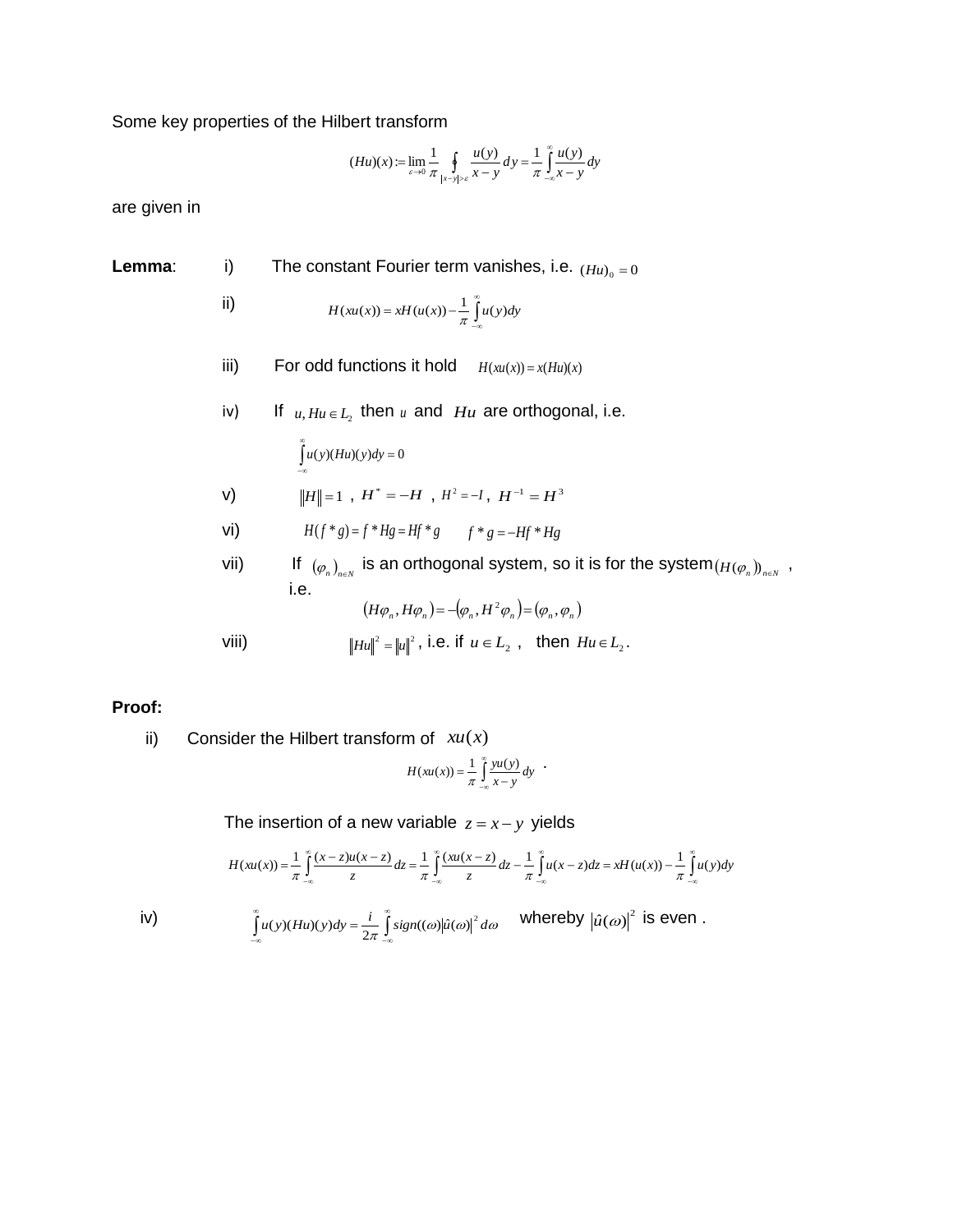## **An** '**optimal order' shift theorem for the heat equation**

For the parabolic model problem

$$
\begin{aligned}\n\dot{u} - \Delta u &= f & \text{in } \Omega \times (0, T] \\
u &= 0 & \text{on } \partial \Omega \times (0, T] \\
u(0) &= u_0, & \text{in } \Omega \n\end{aligned}
$$

an 'optimal order' shift theorem in the Sobolev Hilbert space framework analogue to the Laplace equation is given in the form

**Lemma:**  
\n(i)  
\n
$$
\int_{0}^{T} ||w||_{k+2}^{2} dt \leq c \int_{0}^{T} ||f||_{k}^{2} dt
$$
\n
$$
\int_{0}^{T} t^{-1/2} ||w||_{k+2}^{2} dt \leq c \int_{0}^{T} t^{-1/2} ||f||_{k}^{2} dt
$$

Proof: Let  $w_i := (w, \varphi_i)$  resp.  $f_i := (f, \varphi_i)$  being the generalized Fourier coefficient related to the eigen pairs  $-v''_i = \lambda_i v_i$ . Then it holds

$$
\dot{w}_i(t) + \lambda_i w_i(t) = f_i(t)
$$
 and  $w_i(0) = 0$ .

with the solution

$$
w_i(t) = \int_0^t e^{-\lambda_i(t-\tau)} f_i(\tau) d\tau
$$

By changing the order of integration one gets

$$
\begin{split} &\int\limits_0^T\big\|w\big\|_{k+2}^2dt=\sum\lambda_i^{k+2}\int\limits_0^Tw_i^2(t)dt\leq \sum\lambda_i^{k+2}\int\limits_0^T\bigg[\int\limits_0^te^{-\lambda_i(t-\tau)}d\tau\,\Bigg]\Bigg[\int\limits_0^te^{-\lambda_i(t-\tau)}f_i^2(\tau)d\tau\Bigg]dt\\ \leq \sum\lambda_i^{k+2}\int\limits_0^T\lambda_i^{-1}\Bigg[\int\limits_0^te^{-\lambda_i(t-\tau)}f_i^2(\tau)d\tau\,\Bigg]dt=\sum\lambda_i^{k+1}\int\limits_0^Tf_i^2(\tau)\Bigg[\int\limits_\tau^Te^{-\lambda_i(t-\tau)}dt\Bigg]d\tau\end{split}.
$$

For the initial value problem it holds

$$
\begin{aligned}\n\dot{z} - z'' &= 0 & \text{in } (0,1) \times [0, T] \\
z(0, t) &= z(1, t) = 0 & \text{for } t \in (0, T] \\
z(x, o) &= g(x) & \text{for } x \in (0, 1)\n\end{aligned}
$$

The compatibility relations

$$
g(1) = 0
$$
,  $g'(0) = 0$ ,  $g''(1) = g'^2(1)$ , etc.

ensure corresponding regularity of the solution *z*

In case the initial value function has reduced regularity the following estimates are valid

$$
\left\|z(t)\right\|_{k}^{2} \le ct^{-(k-l)}\left\|g\right\|_{l}^{2} \quad , \int\limits_{0}^{T} t^{-1/2}\left\|z'\right\|_{-1/2}^{2} dt \le c\left\|g\right\| \; .
$$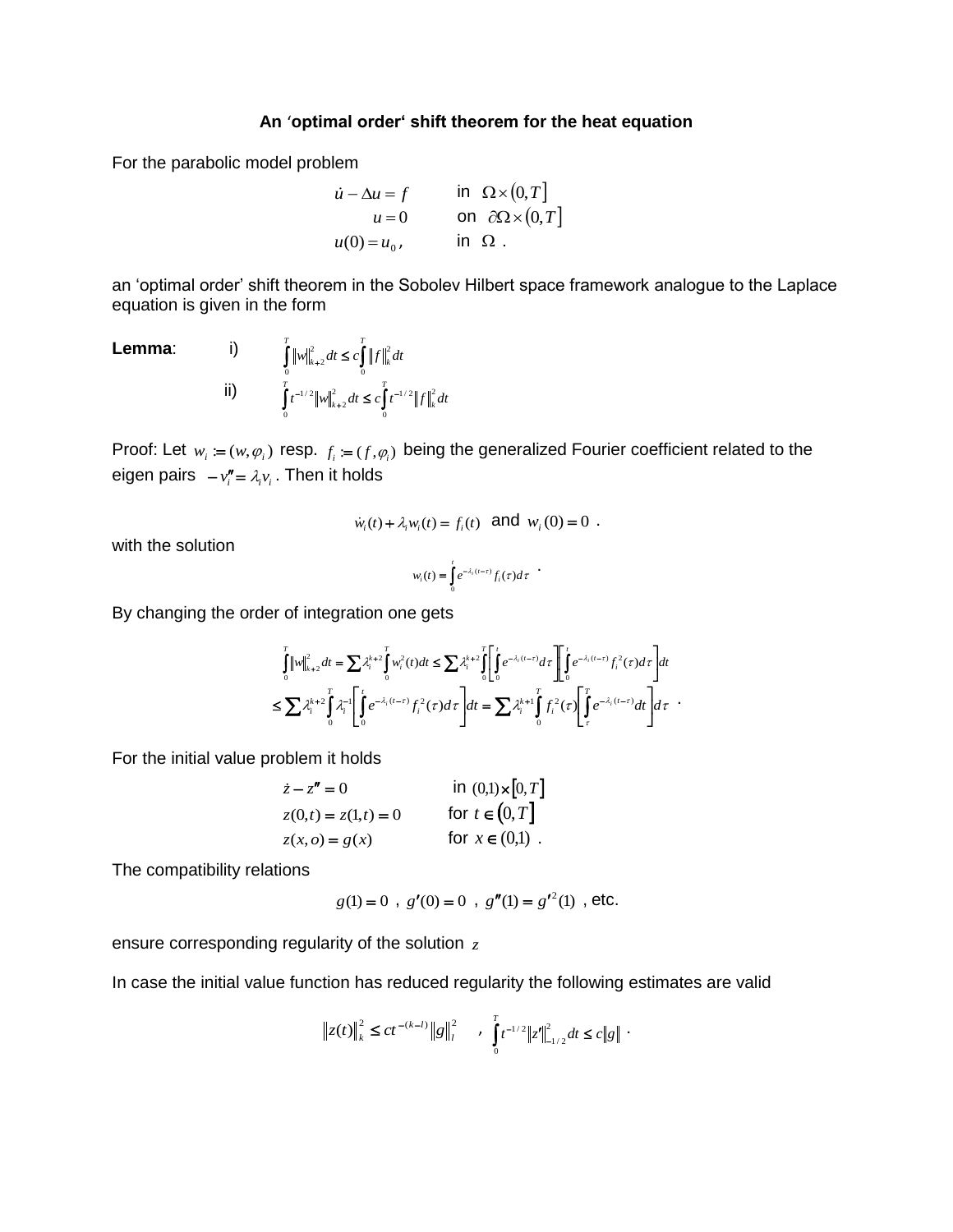#### **An unusual** '**optimal order' shift theorem for the wave equation**

We consider the hyperbolic model problem

$$
\begin{aligned}\n\ddot{u} - \Delta u &= f & \text{in } \Omega \times (0, T] \\
u &= 0 & \text{on } \partial \Omega \times (0, T] \\
u(0) &= u_0, \ \dot{u}(0) = u_1 & \text{in } \Omega \ .\n\end{aligned}
$$

An 'optimal order' shift theorem in the Sobolev Hilbert space framework analogue to the Laplace and the heat equation is not necessarily ensured for hyperbolic problems. This can be proven by a simple counter example:

Let

$$
\Psi(x,t) := e^{-\left(\frac{1}{2}-(x-t)\right)^2}
$$
 and  $f(x,t) := 2\Psi(x,t) - 4t\Psi'(x,t)$ 

then, because of  $\dot{\Psi} + \Psi' = 0$  and  $\ddot{\Psi} = \Psi''$ , it holds

**Lemma**: The function  $u(x,t) = t^2 \cdot \Psi(x,t)$  is a solution of the wave equation with  $u_0 = u_1 = 0$ fulfilling

$$
\|u''\|_{L_2(L_2)} \approx \left\|\Psi''\right\|_{L_2(L_2)}
$$

while, at the same time, it holds

$$
||f||_{L_2(L_2)} = ||Au||_{L_2(L_2)} \approx ||\Psi'||_{L_2(L_2)}.
$$

The situation changed in case of the Hilbert space framework  $H_{(n)}$  with the exponential decay

 $e^{-\lambda \lambda t}$  (and also for the related Hilbert scale  $H_{\beta,(-t)}$ ):

**Theorem**: The hyperbolic self-adjoint, positive definite wave equation operator fulfills an 'optimal order' shift theorem in the form

$$
\|u\|_{L_2(H_{k+2(-t)})} \leq c \cdot \|Au\|_{L_2(H_{k(-t)})}.
$$

**Proof**: The Fourier coefficients of the solution of the wave equation are given by

$$
u_i(t) = \frac{1}{\sqrt{\lambda_i}} \int_0^t \sin \sqrt{\lambda_i} (t-\tau) f_i(\tau) d\tau.
$$

With this one gets

$$
\int_{0}^{T} e^{-\sqrt{\lambda_{i}}t} u_{i}^{2}(t)dt = \frac{1}{\lambda_{i}} \int_{0}^{T} e^{-\sqrt{\lambda_{i}}t} \left(\int_{0}^{t} \sin \sqrt{\lambda_{i}}(t-\tau) f_{i}(\tau)d\tau\right)^{2} dt \leq \frac{1}{\lambda_{i}} \int_{0}^{T} e^{-\sqrt{\lambda_{i}}t} \left(\int_{0}^{t} e^{\sqrt{\lambda_{i}}(t-\tau)} \sin^{2} \sqrt{\lambda_{i}}(t-\tau)d\tau\right) \cdot \left(\int_{0}^{t} e^{-\sqrt{\lambda_{i}}(t-\tau)} f_{i}^{2}(\tau)d\tau\right) dt
$$

Applying the formula ([GrI] Gradshteyn/Ryzhik, table of integrals, 2.663) *a x a x*

$$
\int e^{ax} \sin^2(bx) dx = \frac{e^{ax}}{2a} - \frac{e^{ax}}{a^2 + 4b^2} \left\{ \frac{a}{2} \cos(2bx) + b \sin(2bx) \right\}
$$

this leads to (by changing the order of integration)

$$
\leq \frac{1}{\lambda_i^{3/2}} \int\limits_0^T e^{-\sqrt{\lambda_i}t} \int\limits_0^t f_i^2(\tau) d\tau dt = \frac{1}{\lambda_i^{3/2}} \int\limits_0^T f_i^2(\tau) \int\limits_\tau^T e^{-\sqrt{\lambda_i}t} dtd\tau \leq \frac{1}{\lambda_i^2} \int\limits_0^T e^{-\sqrt{\lambda_i} \tau} f_i^2(\tau) d\tau.
$$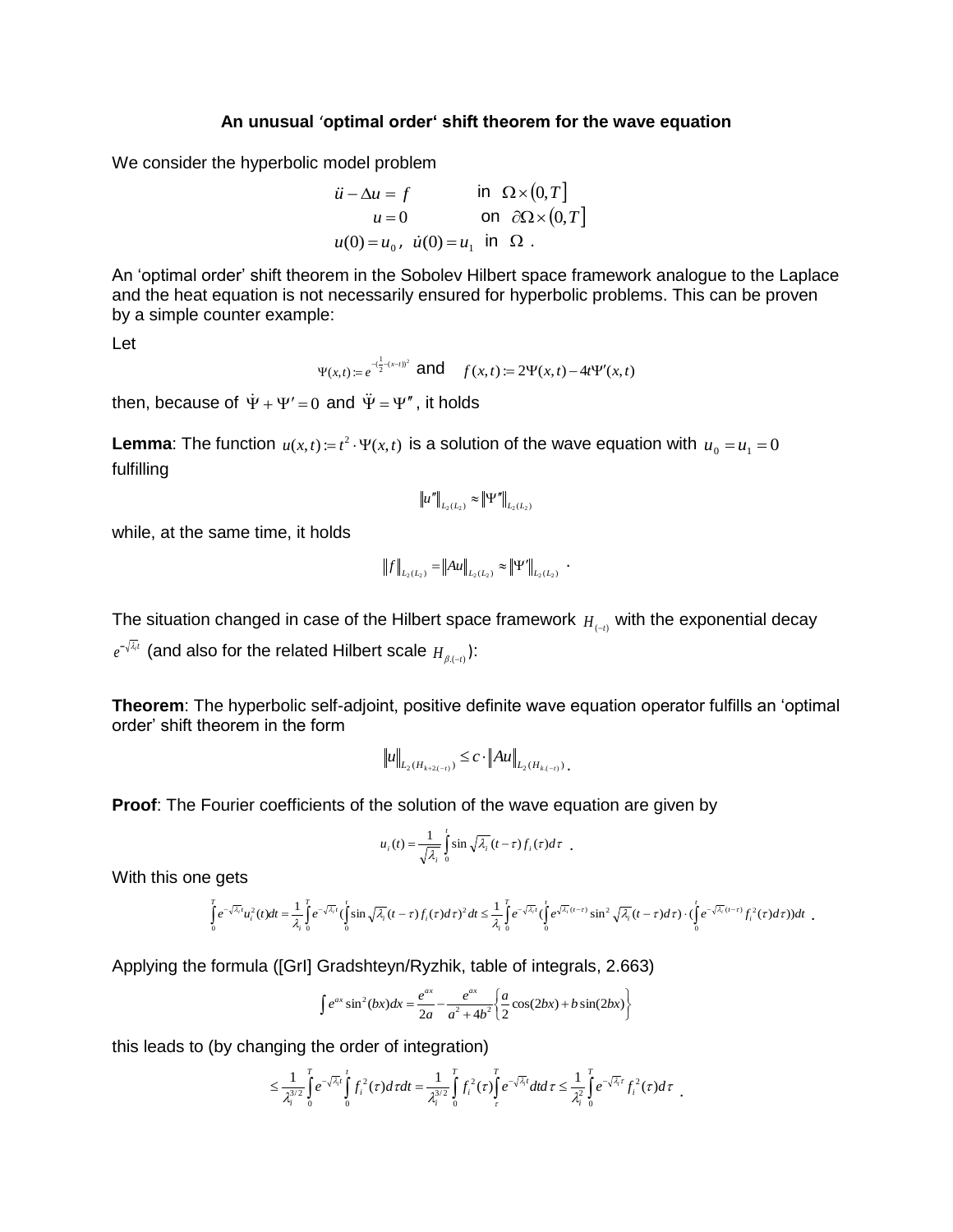#### **Harmonic music "noise" signals "exactly" "between" red (Brownian) and white noise**

Brownian noise or red noise is the kind of signal noise produced by Brownian motion. A Brownian motion (i.e. a Wiener process) is a continuous stationary stochastic process having independent increments, i.e.  $B(t) - B(0)$  is a normal random variable with mean  $\mu t$  and variance  $\sigma^2 t$ ,  $\mu, \sigma^2$  constant real numbers. The density function of a Brownian motion is given by

$$
f_{B(t)}(x) = \frac{1}{\sqrt{2\pi\sigma^2 t}} e^{-\frac{(x-\mu)^2}{2\sigma^2 t}}
$$

The sample paths of Brownian motion are not differentiable, a mathematical fact explaining the highly irregular motions of small particles. The total variation of Brownian motion over a finite interval  $[0,T]$  is infinite. It holds

$$
Var\left[\frac{B(t)}{t}\right] = \frac{\sigma^2}{t} \cdot
$$

If  $W(t)$  is a Wiener process on the interval  $[0,\infty),$  then, as well the process

$$
W^*(t) := \begin{cases} tW(1/t), & t > 0 \\ 0, & t = 0 \end{cases}.
$$

White noise can be defined as the derivative of a Brownian motion (i.e. a Wiener process) in the framework of infinite dimensional distribution theory, as the derivative  $B'(t)$  of  $B(t)$ , does not exist in the ordinary sense. Not only  $B'(t)$ , but also all derivatives of Brownian motion are generalized functions on the same space. For each  $t$ , the white noise  $B'(t)$  is defined as a generalized function (distribution) on an infinite dimensional space. A Brownian motion is obtained as the integral of a white noise signal  $dB(t)$ , i.e.

$$
B(t) = \int_{0}^{t} dB(\tau)
$$

meaning that Brownian motion is the integral of the white noise  $dB(t)$  whose power spectral density is flat

$$
S_0 = |Fourier[B'](\omega)|^2 = const.
$$

This means, that the spectral density  $S_0$  for white noise is flat, i.e.  $S_0/\omega^0 = c$  i.e. it is inversely proportional to  $\omega^0$  . It holds  $Fourier[B'|\omega) = i\omega Fourier[B|\omega)$  . Therefore the power spectrum of Brownian noise is given by

$$
S(\omega) = |Fourier[B](\omega)|^2 = \frac{S_0}{\omega^2}.
$$

This means, that the spectral density of Brownian (red) noise is  $|S_0/\omega^2|$ , i.e. it is inversely proportional to  $\omega^2$ , meaning it has more energy at lower frequencies, even more so than pink noise. The above indicates a spectral density for harmonic music "noise" signals given by

$$
S^*(\omega) = |Fourier[B^*](\omega)|^2 = \frac{S_0}{\omega} .
$$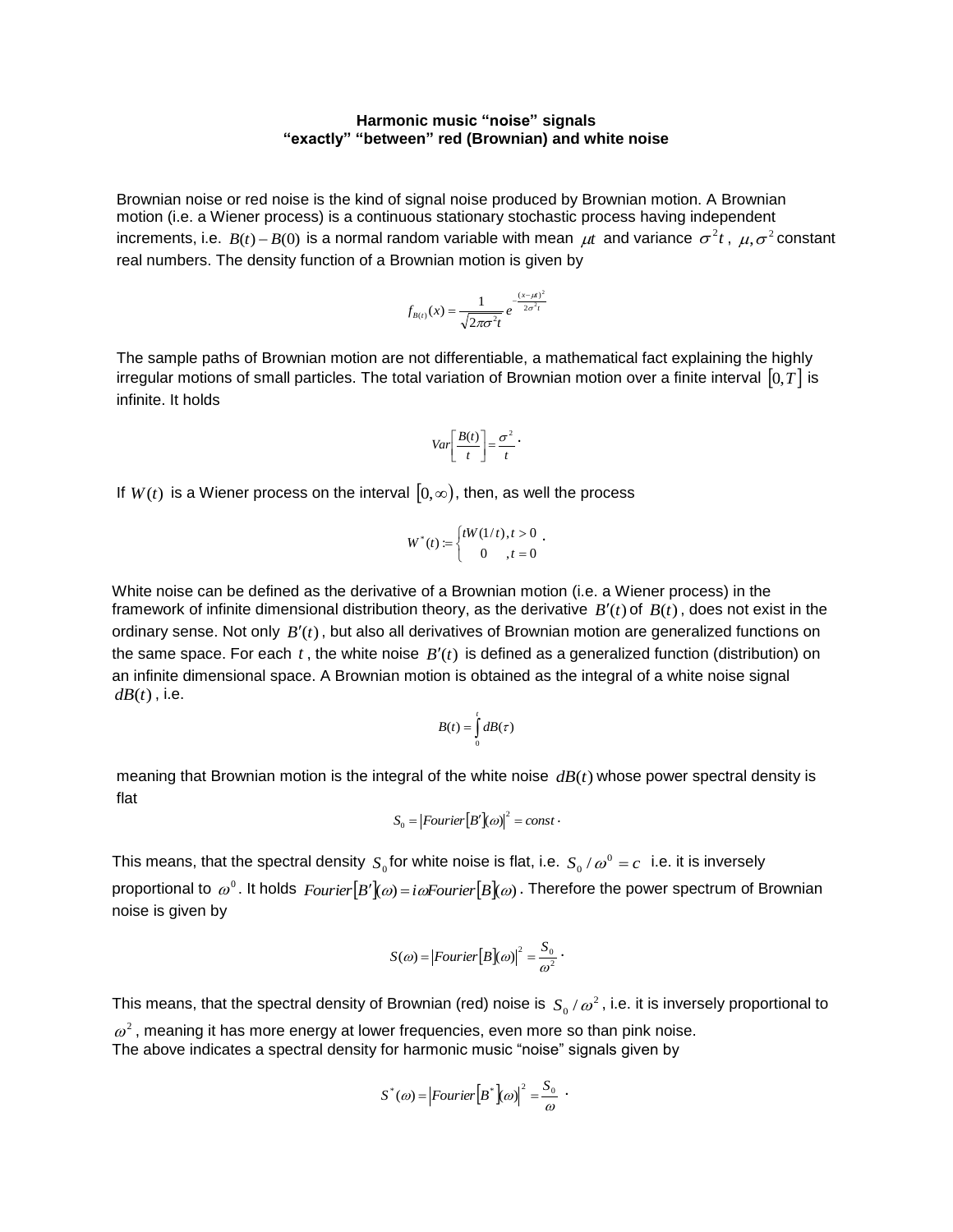### **Distribution solution of the 1D wave equation**

The "vibration string" equation

$$
u_{tt} - k^2 u_{xx} = 0
$$

has a solution  $u(x,t) = f(x - kt)$  for any function of one variable f, which has the physical interpretation of a "traveling wave" with "shape"  $f(x)$  moving at velocity  $k$  .

There is no physical reason for the "shape" to be differentiable, but if it is not, the differential equation is not satisfied at some points. In order to not through away physically meaningful solutions because of technicalities, the concept of distributions can be applied.

If the equation above is also meaningful, if u is a distribution, then u is called a weak solution of it. If u is twice continuously differentiable and the equation holds, one calls u a strong or classical solution. Each classical solution is a weak solution. In case of the equation above it's also the other way around. The same is NOT TRUE for the elliptic Laplace equation (counter example is the classical solution  $u(x,y) = log(x^2 + y^2)$ , but not a weak solution as it holds there  $\Delta \log(x^2 + y^2) = 4\pi\delta$ ). In order to see this we show that for  $u(x,y) := f(x-kt) \in L^1_{loc}(R^2)$  it holds

(\*) 
$$
(u_{tt} - k^2 u_{xx}, \varphi) = 0
$$
.

From the following identities

i) 
$$
(u_u, \varphi) = (u, \varphi_u) = \iint f(x - tk) \varphi_u dx dt
$$
  
\nii)  $(u_x, \varphi) = (u, \varphi_x) = \iint f(x - tk) \varphi_x dx dt$ 

it follows

$$
(utt - k2 uxx, \varphi) = \iint f(x - tk) \big[\varphi_{tt} - k2 \varphi_{xx}\big] dx dt.
$$

Substituting the variable in the form  $y = x - kt$  and  $z = x + kt$  means

$$
\frac{\partial(y,z)}{\partial(x,t)} = \begin{pmatrix} 1 & -k \\ 1 & k \end{pmatrix} \text{ and } 2kdxdt = dydz .
$$

From this it follows

$$
(u_{tt}-k^2u_{xx},\varphi)=-2k\iint f(y)\varphi_{yz}dzdy=-2k\iint_{-\infty}f(y)(\int_{-\infty}^{\infty}\varphi_{yz}dz)dy
$$

As

$$
\int\limits_{-\infty}^{\infty}\!\varphi_{yz}dz=\!\varphi_{y}\Big|_{z=-\infty}^{z=\infty}=0
$$

this proves (\*) above.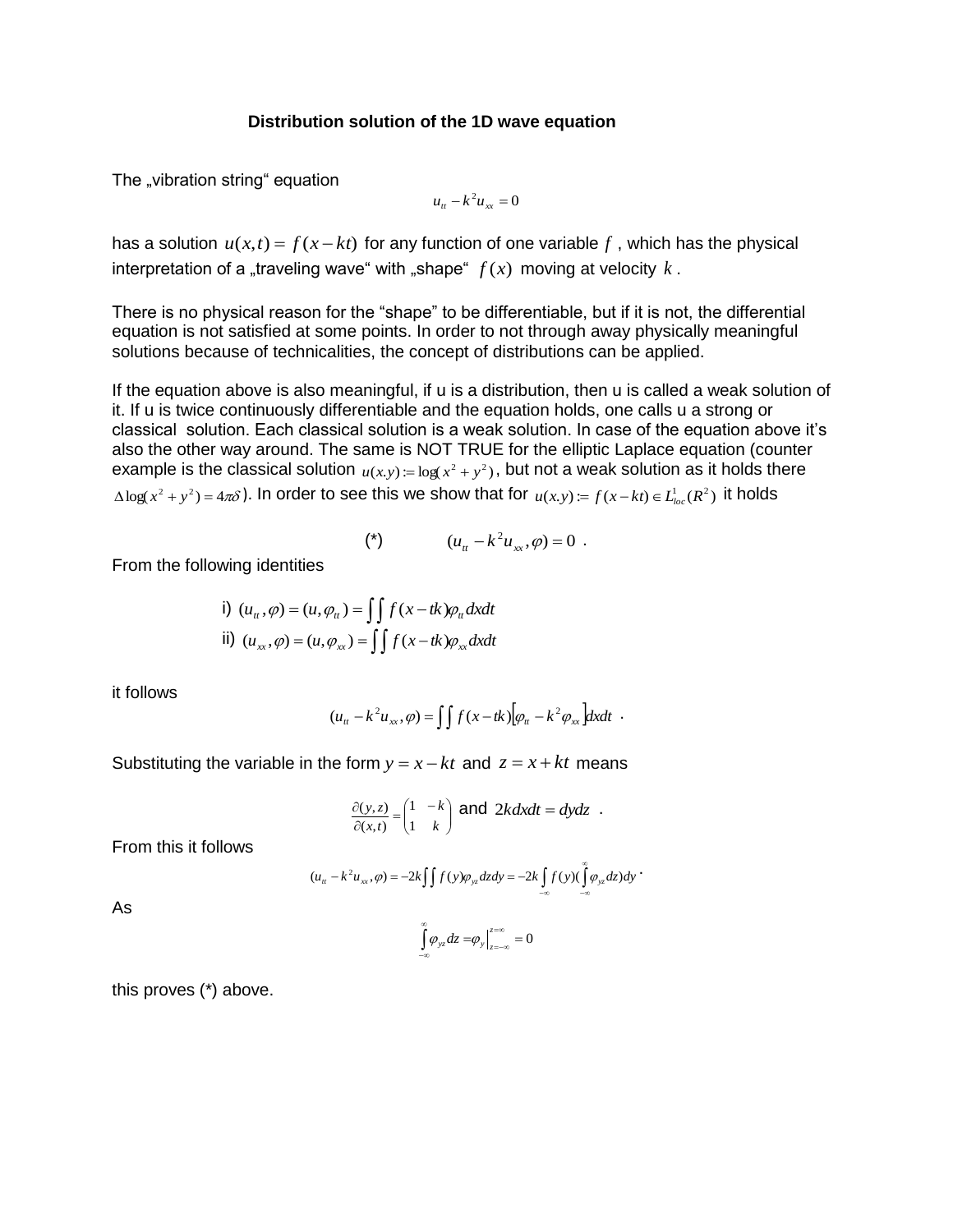#### **The time-symmetry of the classical wave equation**

The time-symmetry of the classical wave equation is one of the main challenges of the big bang theory. It is linked to the miss-understanding that the ground state energy is fixed and uniquely defined:

The definition of the Hamiltonian

$$
H := \frac{p^2}{2m} + \frac{1}{2}\omega^2 x^2 = T + V
$$

defines the non-measurable ground state energy as the state of the lowest energy, i.e. at the point  $(x=0, p=0)$  in the phase space, and defines this energy as zero.

The kinetic energy of strings with mass  $\rho$  are given by

$$
T=\rho\int_{0}^{l}\frac{1}{2}u_x^2(x,t)dx
$$

The internal forces of strings (being looked at as mechanical systems) are built on strains, depending proportionally from its lengths

$$
L = \int\limits_0^l \sqrt{1 + u_x^2(x, t)} dx
$$

For small displacements this is replaced by

$$
L = l + \Delta l = \int_0^l \left[ 1 + \frac{1}{2} u_x^2(x, t) + \dots \right] dx \quad \text{with} \quad \Delta l \approx \int_0^l \frac{1}{2} u_x^2(x, t) dx
$$

Correspondingly the potential energy  $V(x)$  is approximately defined by

$$
V(L) = V(l + \Delta l) \approx V(l) + \Delta l \frac{dV}{dL}\Big|_{L=l} .
$$

Putting as the "strain constant"="tension"

$$
\sigma_s := \frac{dV}{dL}\Big|_{L=l} \quad \text{and} \ \ V(l) := 0
$$

(the latter one in order to just simplify the algebraic term) the potential energy is then given in the form

$$
V \approx \sigma_s \int_0^l \frac{1}{2} u_x^2(x,t) dx
$$

Defining the corresponding "string velocity" by

$$
c_s\coloneqq\sqrt{\frac{\sigma_s}{\rho}}
$$

then gives the wave equation of strings in the form

$$
u_{tt}-c_s^2u_{xx}=0
$$
.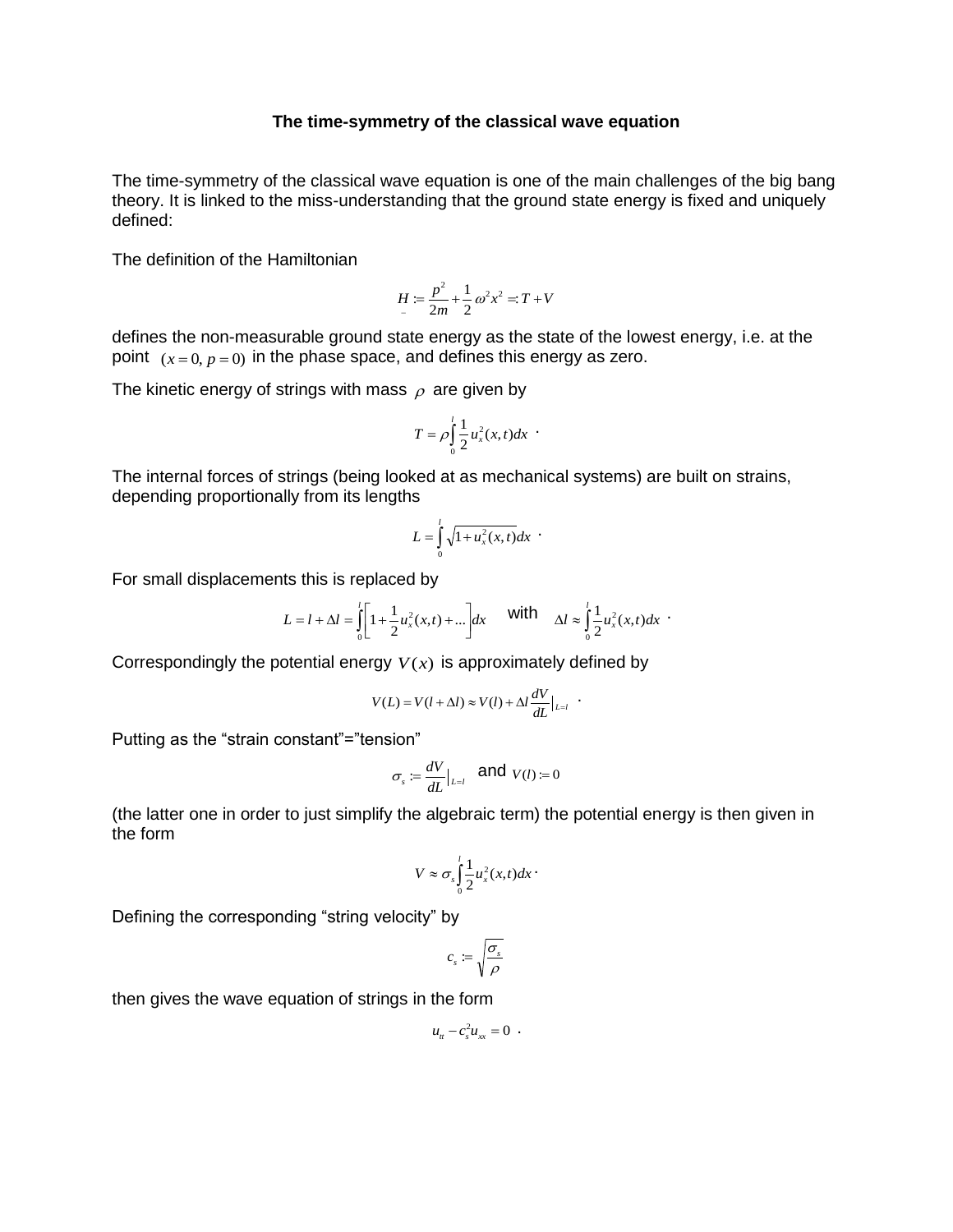#### **Complementary variational principles**

The topic is about "saddle point problems and non-linear minimization problems on convex manifolds". The scope is about saddle point problems and non-linear minimization problems on sub Hilbert space  $U = H_0 \subset H_{-1/2}$ .

Let  $a(\cdot, \cdot): V \times V \rightarrow R$  a symmetric bilinear form with energy norm

$$
\|u\|^2 := a(u,u) .
$$

Let further  $u_0 \in V$  and  $F(\cdot): V \to R$  a functional with the following properties:

i)  $F(\cdot): V \to R$  is convex on the linear manifold  $u_0 + U$ , i.e. for every  $u, v \in u_0 + U$  it holds  $F((1-t)u + tv) \le (1-t)F(u) + tF(v)$  for every  $t \in [0,1]$ ii)  $F(u) \ge \alpha$  for every  $u \in u_0 + U$ iii)  $F(\cdot): V \to R$  is Gateaux differentiable, i.e. it exits a functional  $F_u(\cdot): V \to R$  with

.

$$
\lim_{t \to 0} \frac{F(u + tv) - F(v)}{t} = F_u(v)
$$

Then the minimum problem

$$
J(u): a(u, u) - F(u) \to \min , \quad u - u_0 \in U.
$$

is equivalent to the variational equation

$$
a(u, \varphi) + F_u(\varphi) = 0 \quad \text{for every} \quad \varphi \in U
$$

and admits only an unique solution.

In case the sub space  $U$  and therefore also the manifold  $u_0 + U$  is closed with respect to the energy norm and the functional  $F(\cdot): V \to R$  is continuous with respect to convergence in the energy norm, then there exists a solution.

We note that the energy functional is even strongly convex in whole *V* .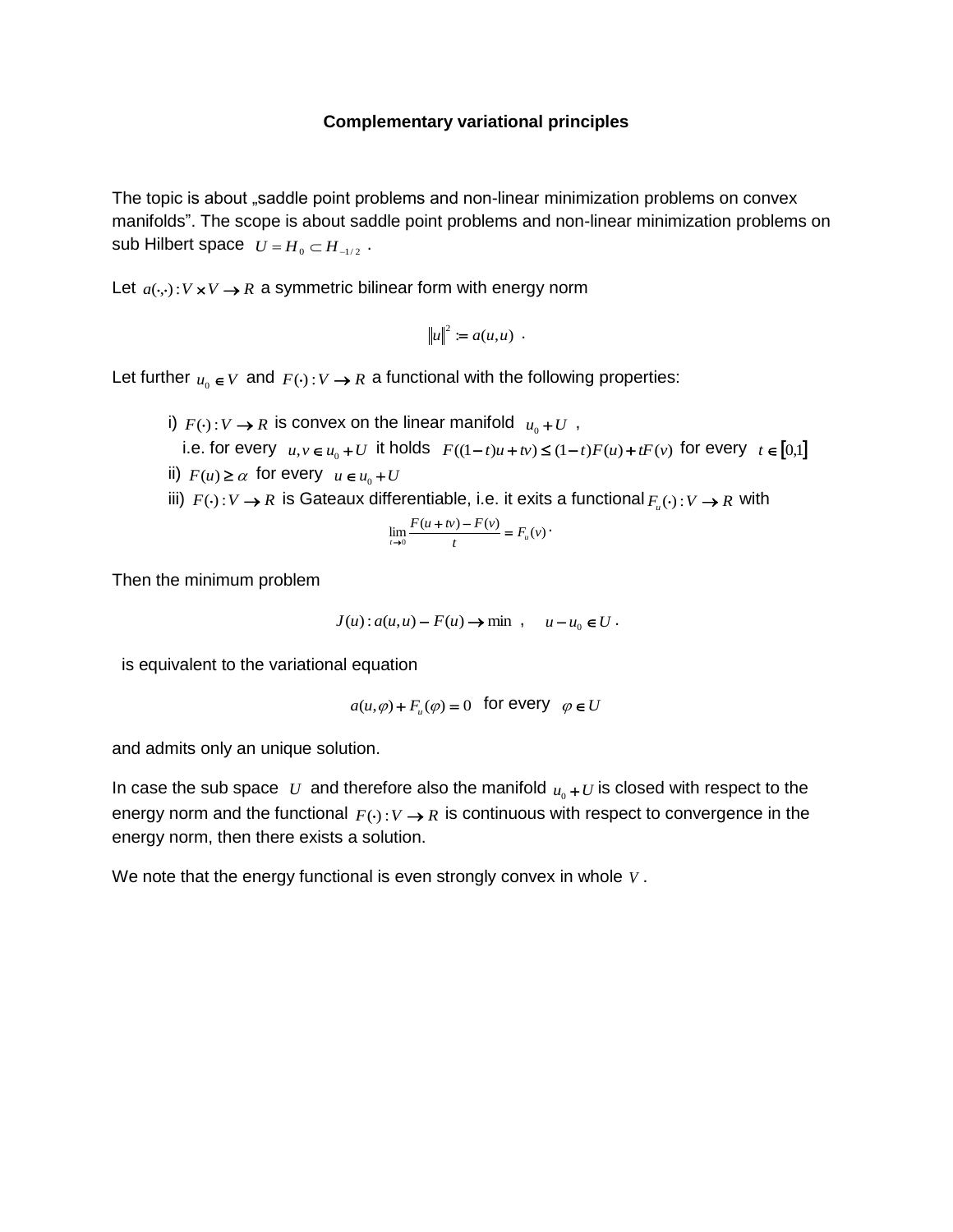**The method of Noble** provides the link of the Hamiltonian function to the complementary variational principles:

Let  $(E, (\cdot, \cdot))$  and  $(E', \langle \cdot, \cdot \rangle)$  be Hilbert spaces and  $T : E \to E'$ ,  $T^* : E' \to E$  linear operators fulfilling

$$
(u',Tu) = \langle T^*u',u \rangle.
$$

Let further  $W: E'xE \to R$  be a functional fulfilling

$$
T = \frac{\partial W(u',\cdot)}{\partial u'} \quad \text{and} \ \ T^* = \frac{\partial W(\cdot,u)}{\partial u}
$$

i.e. the operators and derivatives from in the sense of Gateaux. Putting

$$
W(u', u) = \frac{1}{2}(u', u') - F(u)
$$

the minimization problem

$$
(*) \t J(u) := (Tu, Tu) + 2F(u) \to \min , u \in U \subset E
$$

leads to

$$
Tu = u' \text{ and } (T^*u', \cdot) = -F_u(\cdot) \, .
$$

Lemma: If  $F(\cdot)$  is a convex functional it follows that  $W(u', u)$  is convex concerning u' and concave concerning  $u$ . Then the minimization problem  $(*)$  is equivalent to the variational equation

$$
(v', \varphi) + F_u(\varphi) = 0
$$
 for every  $\varphi \in U$ 

resp.

$$
(T^*v',\varphi) = -F_u(\varphi) \text{ for every } \varphi \in U .
$$

In other words, there is a characterization of the solution of (\*) as a saddle point.

#### **References**

Arthurs A. M., Complementary Variational Principles, Clarendon Press, Oxford, 1970

Velte W., Direkte Methoden der Variationsrechnung, Teubner Studienbücher, B. G. Teubner Stuttgart,1976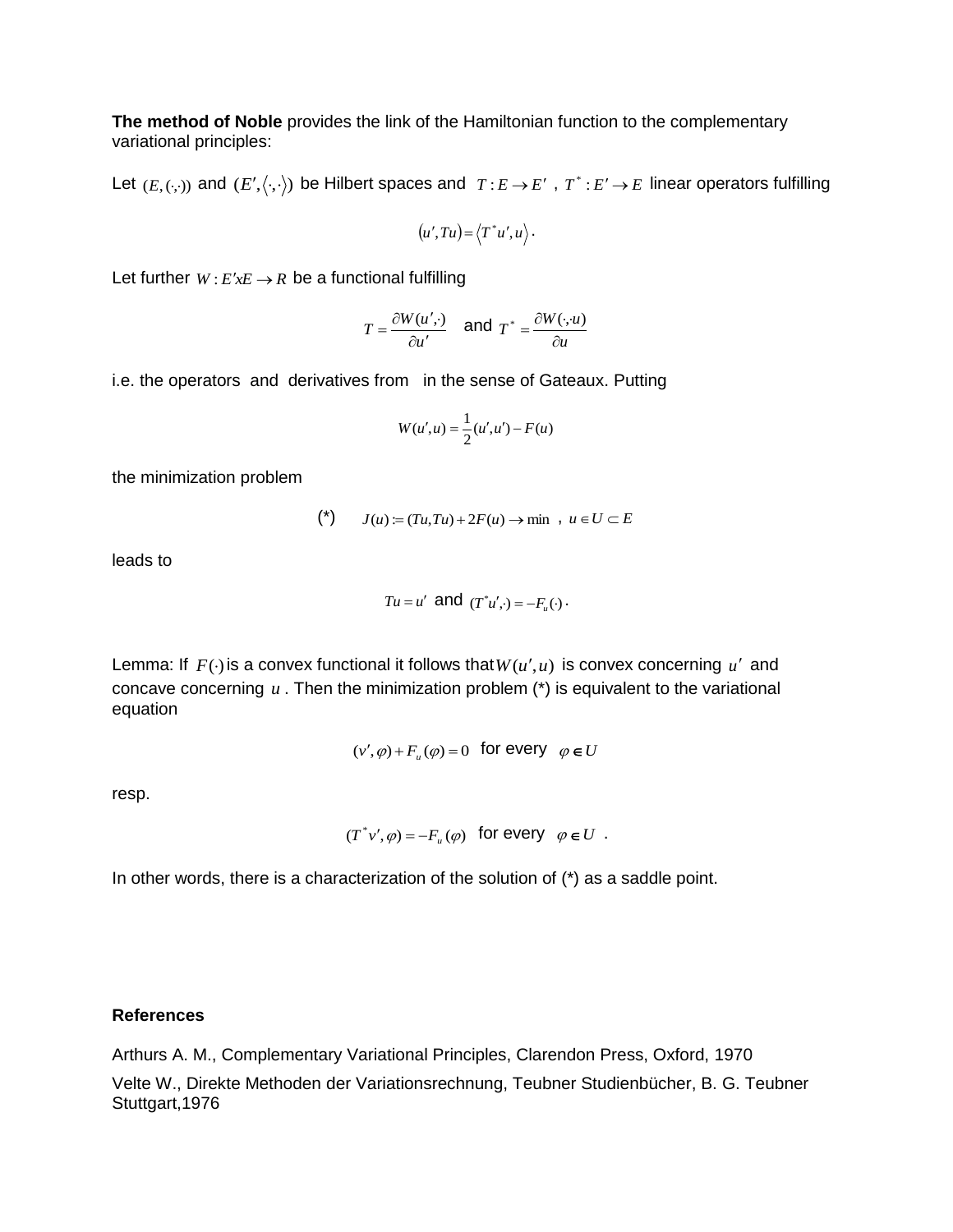Let the problem be given by

$$
F(x, u) = 0
$$

with the (roughly) regularity assumptions:

- i) there is a unique solution
- ii)  $F, F_u$  are Lipschitz continuous.

The approximation problem is given by:

find 
$$
\varphi \in S_h
$$
  $(F(\cdot, \varphi), \chi) = 0$  for  $\chi \in S_h$ .

## **Error analysis**

Put

 $f(x) := F_u(x, u(x))$  and  $\varphi = u - e$ 

Then

 $($ fe, $\chi$  $)$  =  $(R,\chi)$ 

 $R := R(e) := F(\cdot, u - e) + fe$ 

 $(fe, \chi) = (fu - R(e), \chi).$ 

with a remainder term

resp.

Let 
$$
P_h
$$
 denote the  $L_2$  -projection related to  $(f \cdot, \cdot) = (R, \chi)$ , then

$$
\varphi = P_h(u - \frac{1}{f}R(e))
$$

resp.

$$
e = (I - P_h)u + P_h \frac{1}{f}R(e) =: T(e)
$$

Therefore the difference  $e = u - e$  is a fix point of T.

For the following we use the abbreviations

$$
B_{\kappa \overline{\varepsilon}}:=\left\{\left\|\left|e\right|\right|_{L_\infty}\leq \kappa \overline{\varepsilon}\right\}\text{ and }\ \overline{\varepsilon}:=\inf_{\chi\in S_h}\left\|u-\chi\right\|_{L_\infty}.
$$